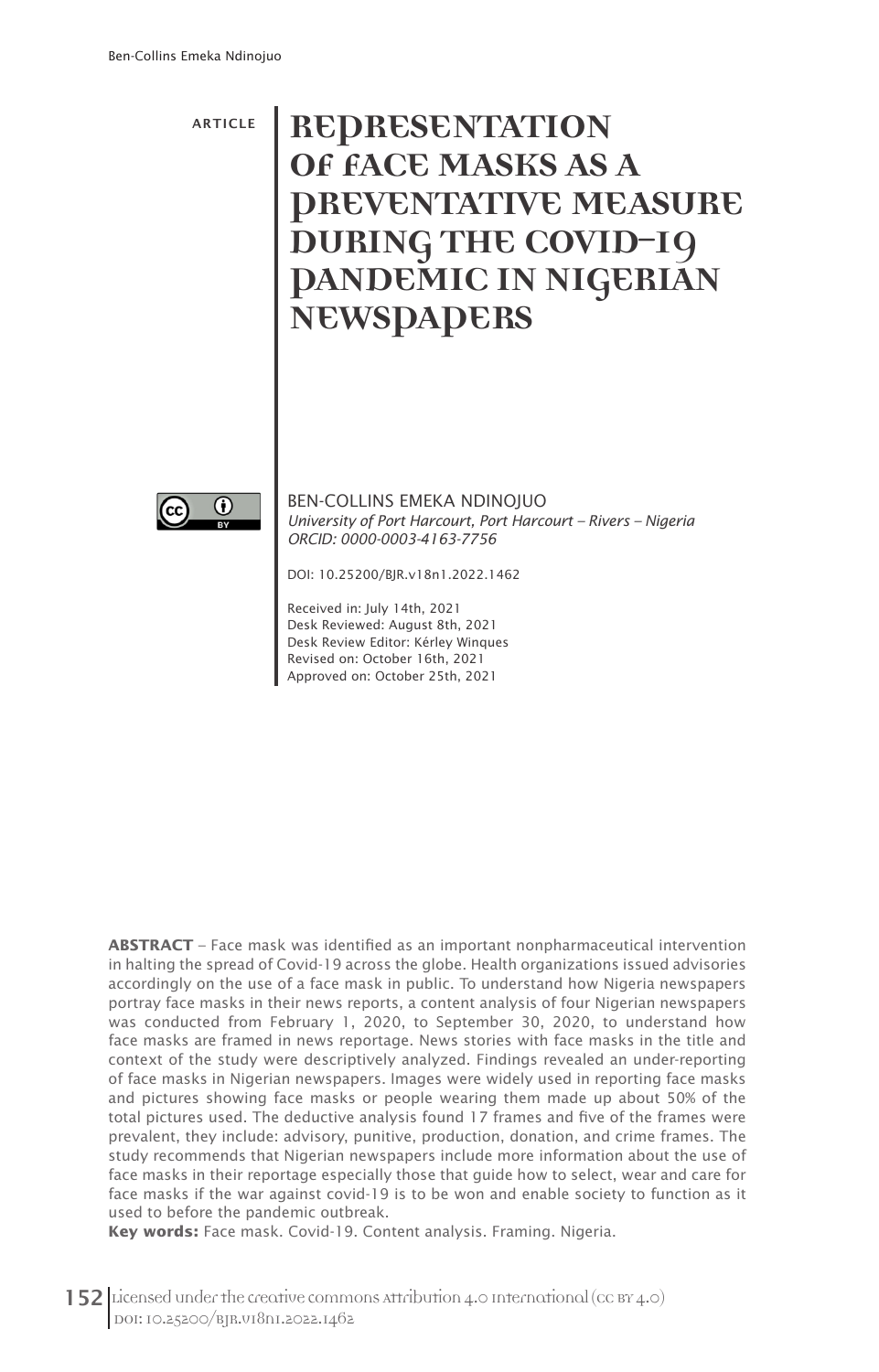#### **REPRESENTAÇÃO DA MÁSCARA FACIAL COMO MEDIDA PREVENTIVA DURANTE A PANDEMIA DE COVID-19 EM JORNAIS NIGERIANOS**

**RESUMO –** A máscara facial foi identificada como uma importante intervenção não farmacológica para conter a disseminação da Covid-19 pelo mundo. As organizações de saúde emitiram recomendações adequadas sobre o uso de máscaras faciais em público. Para entender como os jornais da Nigéria retratam a máscara facial em suas reportagens, uma análise de conteúdo de quatro jornais nigerianos foi realizada de 1º de fevereiro de 2020 a 30 de setembro de 2020, buscando compreender de modo específico como a máscara facial é enquadrada nas reportagens. Foram analisadas, através de análise descritiva, as notícias que continham o termo máscara facial em seu título e no corpo da matéria. Os resultados revelaram uma subnotificação sobre as máscaras nos jornais nigerianos. Imagens foram amplamente utilizadas em reportagens sobre máscaras faciais, e fotos mostrando máscaras faciais ou pessoas usando-as representaram cerca de 50% do total das fotos utilizadas. A análise dedutiva encontrou 17 frames e cinco deles eram predominantes. Eles incluem: quadros consultivos, punitivos, de produção, doação e crime. O estudo recomenda que os jornais nigerianos incluam mais informações sobre o uso de máscara facial em suas reportagens, especialmente aquelas que fornecem orientação sobre como selecionar, usar e cuidar das mascaras, de modo a colaborar para que a guerra contra a covid-19 seja vencida e que a sociedade funcione como costumava ser antes do início da pandemia.

**Palavras-chave:** Máscara facial. Covid-19. Análise de conteúdo. Enquadramento. Nigéria.

#### **REPRESENTACIÓN DE MASCARILLA FACIAL COMO MEDIDA PREVENTIVA DURANTE LA PANDEMIA DEL COVID-19 EN PERIÓDICOS NIGERIANOS**

**RESUMEN –** La mascarilla facial se ha identificado como una importante intervención no farmacológica para contener la propagación de Covid-19 en todo el mundo. Las organizaciones sanitarias han emitido recomendaciones adecuadas sobre el uso de mascarillas en público. Para entender cómo los periódicos en Nigeria retratan la máscara facial en sus informes, se llevó a cabo un análisis de contenido de cuatro periódicos nigerianos desde el 1 de febrero de 2020 hasta el 30 de septiembre de 2020, buscando entender específicamente cómo se enmarca la máscara facial en los informes. Las noticias que contenían el término máscara facial en su título y en el cuerpo de la noticia se analizaron mediante un análisis descriptivo. Los resultados revelaron una escasa información sobre las máscaras en los periódicos nigerianos. Las imágenes se utilizaron ampliamente en los informes sobre máscaras faciales, y las fotos que mostraban máscaras faciales o personas que las llevaban representaron alrededor del 50% del total de las fotos utilizadas. En el análisis deductivo se encontraron 17 encuadres y cinco de ellos fueron predominantes, entre ellos: el de asesoramiento, el punitivo, el de producción, el de donación y el de delito. El estudio recomienda que los periódicos nigerianos incluyan más información sobre el uso de las mascarillas en sus reportajes, especialmente los que orientan sobre cómo seleccionarlas, usarlas y cuidarlas, para colaborar a que se gane la guerra contra el covid-19 y que la sociedad funcione como lo hacía antes del inicio de la pandemia. **Palabras clave:** Mascarilla. Covid-19. Análisis de contenido. Encuadramiento. Nigeria.

#### **1 Introduction**

The outbreak of the novel Severe Acute Respiratory Syndrome (SARS), the virus responsible for coronavirus 2019 disease (Covid-19) globally in the first quarter of 2020 changed behavior and perception of the world. The virus with rumored origins in Wuhan, China, led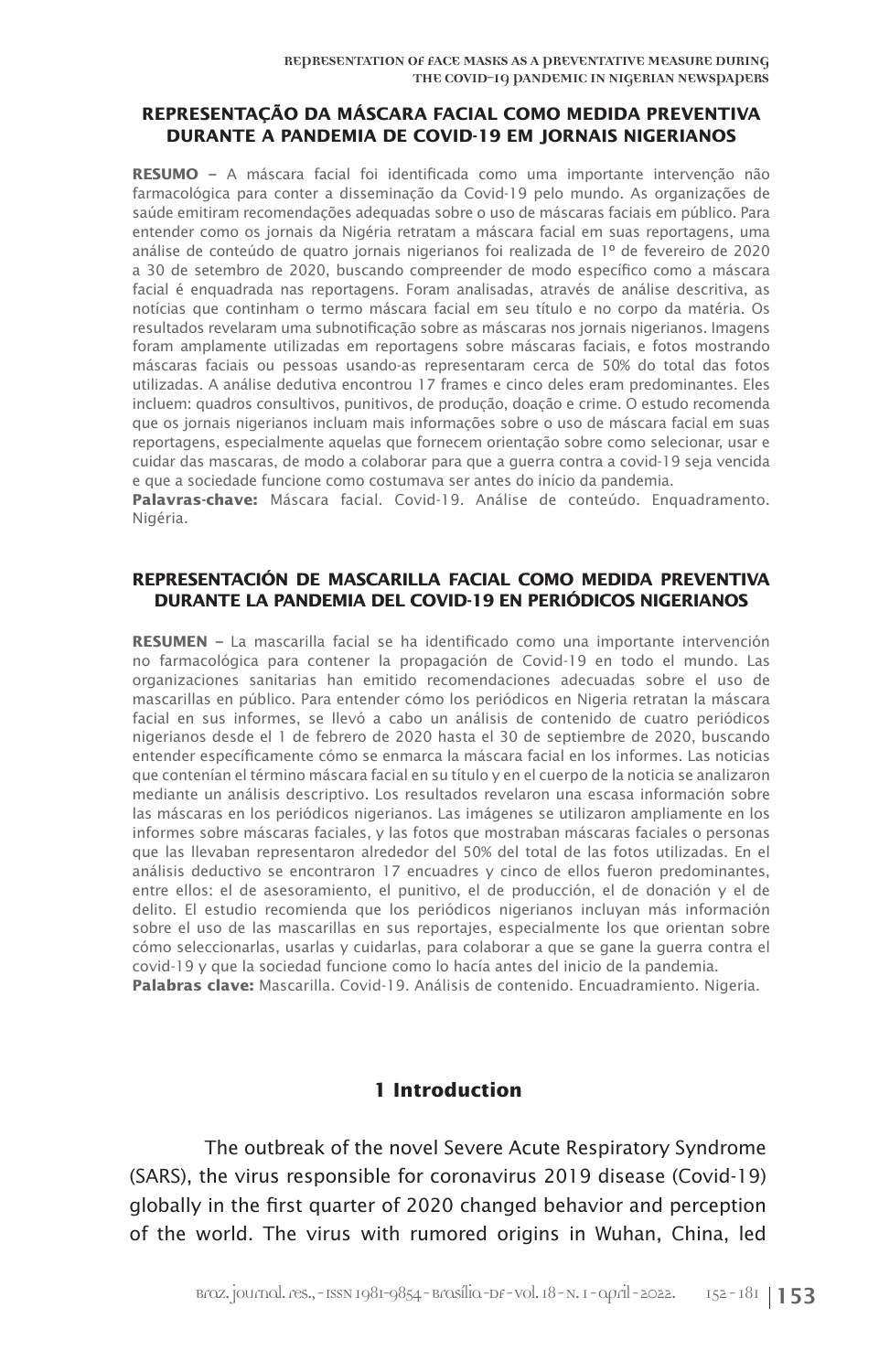to the lockdown of most of the free world-leading to the closing of businesses, schools, commercial airlines, and most public places to halt the transmission and spread of the virus (Goba & Jamieson, 2020; Kinetz, 2021). Guidelines released by health organizations informed that the virus was spread mainly by contact between people through respiratory droplets when they cough, sneeze or talk, and by human contact with infected surfaces or materials (Nigeria Center for Disease Control, 2020a, 2020b; World Health Organization, 2020). The Nigerian government responded to the global outbreak of Covid-19 by setting up a Presidential Taskforce. By September 17, 2020, Nigeria had recorded 56.735 cases, 48.092 recoveries, and 1.093 deaths from the virus (Oyekanmi, 2020), while the global toll was over 30 million infections and nearly a million deaths (Google News, 2020). Graphics illustrating these are presented in figures 1 and 2.

## **Figure 1**

*Total cases, recoveries, and deaths in Nigeria and worldwide from Covid-19 – September 17, 2020*

| Nigeria                                |                     |                        |
|----------------------------------------|---------------------|------------------------|
| <b>Total cases</b><br>56 735<br>$+131$ | Recovered<br>48 092 | Deaths<br>1093<br>$+2$ |
| Worldwide                              |                     |                        |
| <b>Total cases</b><br>30,2M            | Recovered<br>20,5M  | Deaths<br>946K         |

Source: Google News (2020)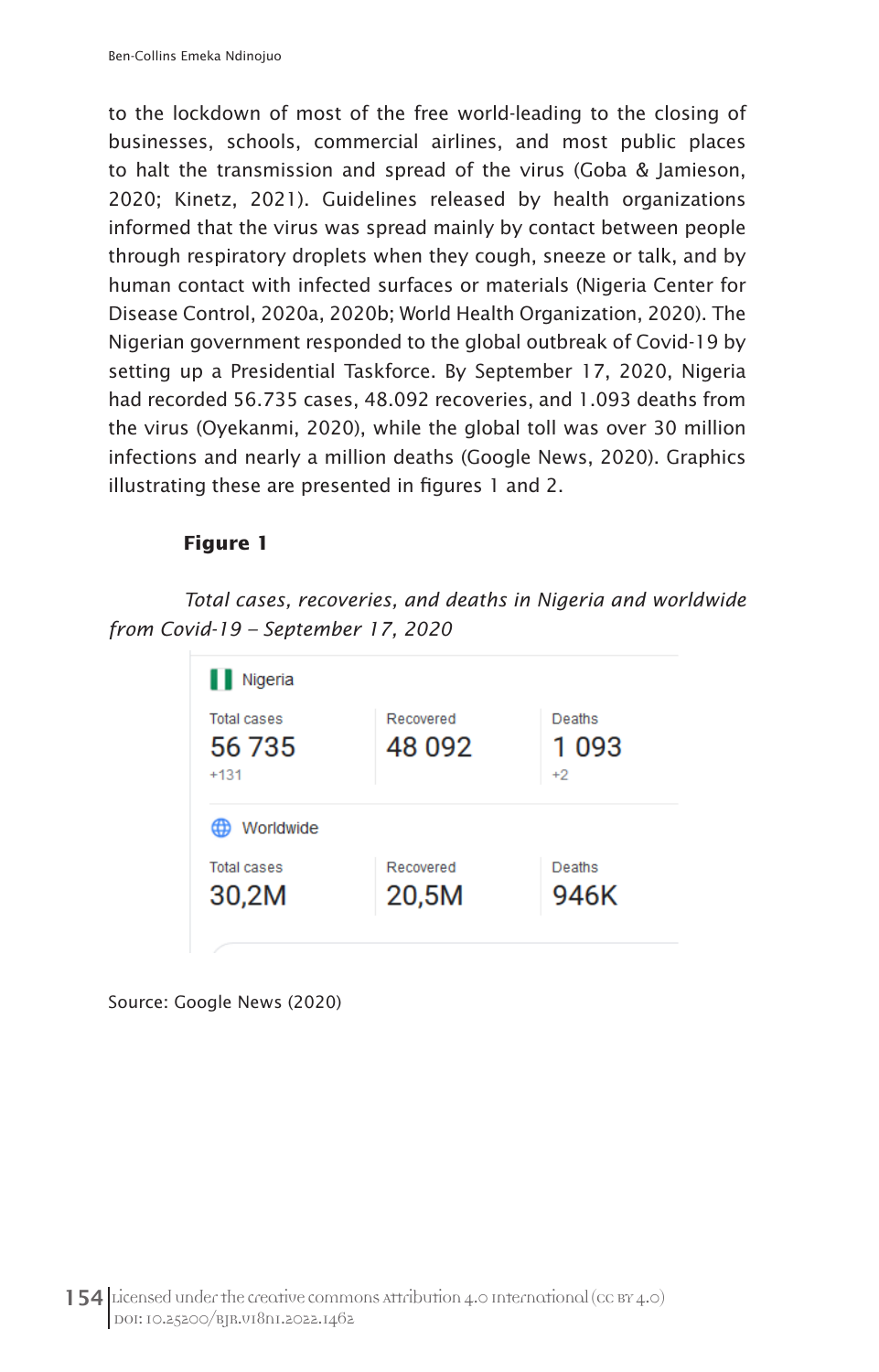### **Figure 2**



*Covid-19 cases across the months in Nigeria*

Advisories by the agency tasked with handling infectious diseases in the country, Nigeria Center for Disease Control (NCDC) released in April 2020 on the use of cloth face masks stated that the Federal Government of Nigeria has mandated the use of face masks or coverings in public to control virus transmission among the general population (NCDC, 2020a). An earlier advisory by NCDC recommended the use of face masks as an optional additional layer and not as a compulsory measure, in addition to physical distancing, hand and respiratory hygiene measures in Nigeria (NCDC, 2020b).

However, an update was issued in May 2020 by the Nigerian government which made the use of face masks compulsory (Atoyebi, 2020), various states and government agencies in Nigeria followed the federal government's proclamation also denying access to visitors not adhering to the guideline (Tribune Online, 2020a; Ukpe, 2020a). There were also cases of extrajudicial killings and sexual harassment of women by security forces under the pretext of enforcing wearing a face mask (Eleweke, 2020; Obaji, 2020; Omilana, 2020). Nigeria, historically, has a poor human rights record (Ndinojuo & Udoudo, 2018; Ukpe, 2020b), and security forces used the enforcement of Covid-19 regulations to arrest and extort Nigerians with many cases going unreported. Extreme cases involving the loss of life and sexual assault of women made it to the news like those mentioned above.

Source: Oyekanmi (2020)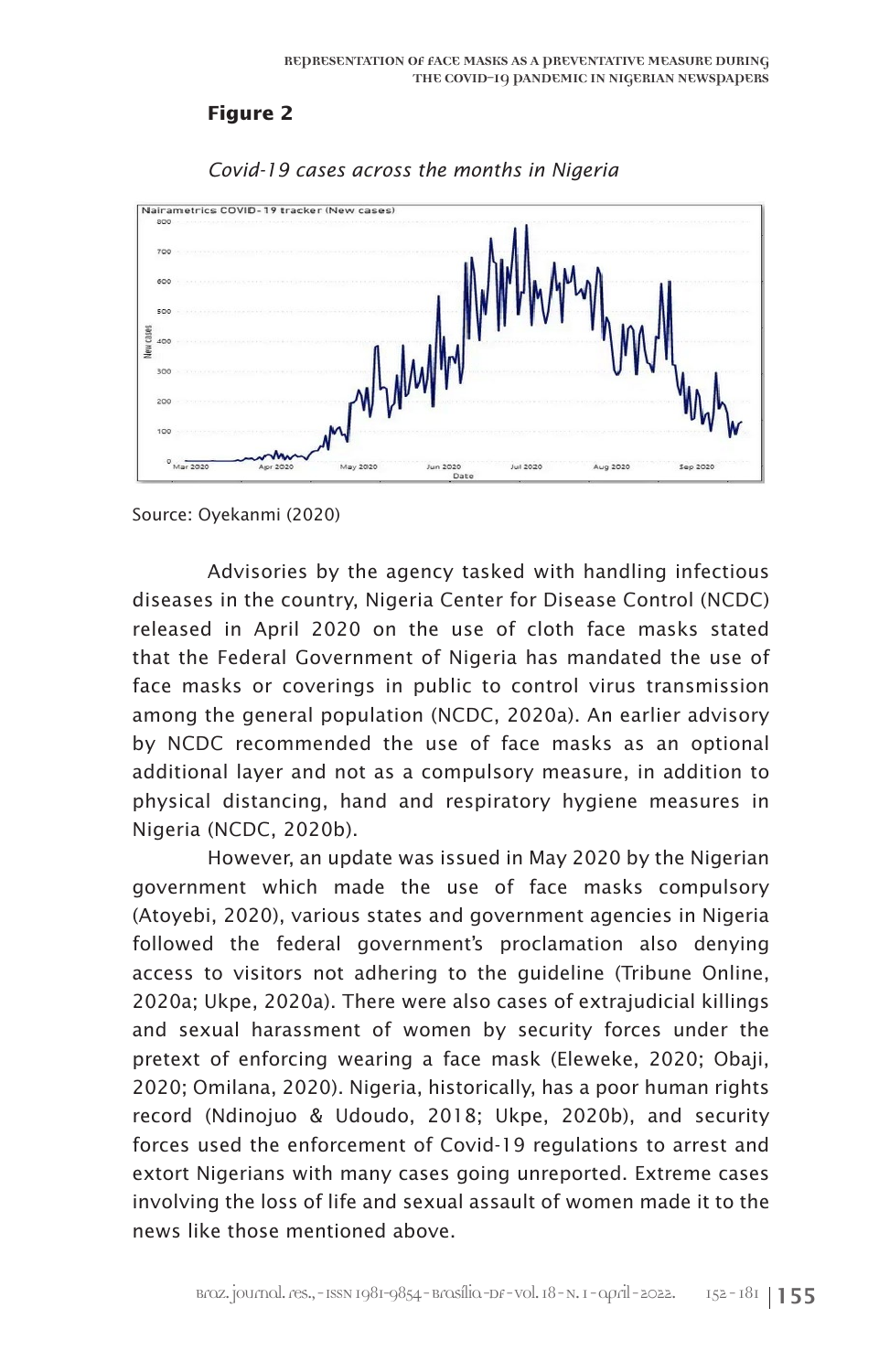## **2 Research problem**

This study aims to ascertain how Nigerian newspapers frame the coverage of "face mask" as a nonpharmaceutical intervention (NPI) in curbing the spread of the Covid-19 virus. It emerged that face masks were needed to curb the spread especially for frontline health workers and those exposed to infected persons. The use of face masks received a major boost with the declaration by the Director of Centre for Disease Control (CDC) in USA testifying before the US Congress that face masks are the most powerful public health tool that is available against Covid-19 and might even be better protection against the virus than a vaccine, their effectiveness has been scientifically proven (Dunn, 2020). This underscores the importance of face masks and underlies why this study is relevant. The literature on Covid-19 and measures to combat it are still developing rapidly, this study would therefore add to the growing body of work on the virus and also in the Nigerian context focusing on the use of face masks. Four Nigerian national dailies were selected for analysis, they include; The Guardian, Punch, Leadership, and Nigerian Tribune. The study objectives were:

1. To determine the volume of coverage given to face masks in the selected Nigerian newspapers.

2. To determine the story type used in covering reportage of face masks by the selected Nigerian newspapers.

3. To determine the news slants associated with coverage of face masks in curbing the spread of Covid-19 in the selected Nigerian newspapers.

4. To identify the frames associated with news about face masks.

The research questions were:

1. What is the volume of coverage given to face masks in Nigerian newspapers?

2. What news genres are used in the reportage of face masks by Nigerian newspapers?

3. What are the news slants deducible from news coverage of face masks by the Nigerian newspapers?

4. How were news reports on face masks in Nigerian newspapers framed?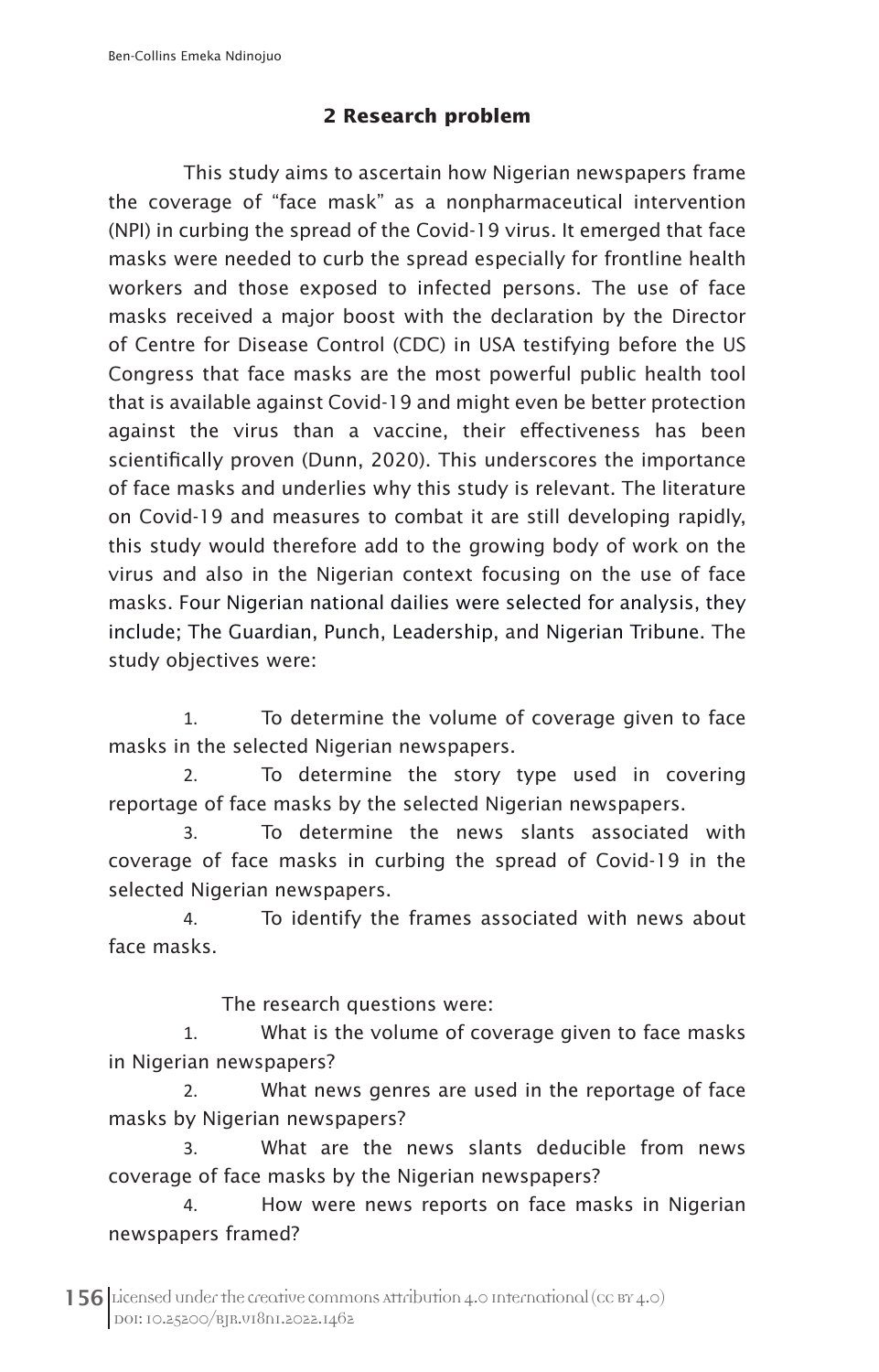#### **3 Theoretical framework – framing theory**

There is a broad scholarship on the applicability of framing theory (see Chong & Druckman, 2007; Entman, 2007). Framing has been shown to aid the formulation, establishment, and presentation of media coverage of events. It is a process of presenting information (news items) from a focused angle to a target audience with the outcome being to achieve the desired perception of the event being presented (Entman, 2007). Scholars have abstracted framing as a contrast between "frame in communication or media frame" and "frame in thought or individual frame" (Druckman, 2001, p. 228). The former refers to how communicators present words, images, and style of presentation to convey the message(s) about an event or an issue to the audience (Yousaf, 2015). The argument can be made for the use of face masks and their presentation in the news, what do media gatekeepers consider salient and relevant that would encourage the adoption of wearing a face mask in public? What outcomes have been promoted by media messages, literature has shown resistance to the adoption of face mask usage due to cultural, religious, societal, or personal bias to using a face mask in public (Lee et al., 2020; Zagury-Orly, 2020).

In trying to understand framing from the stance of Entman (1993), framing is essentially about selection and salience; selecting aspects of the information and projecting them as the most important, where they promote a particular problem definition, causal interpretation, moral evaluation, and/or treatment recommendation. In exploring news articles on face masks, the uses and consequences of the usage of face masks in public must be made salient if the desired outcome is to increase adoption. The media can appeal to the conscience of the public about not only protecting themselves but also about not infecting members of the society they come in contact with or surfaces they occupy (NCDC, 2020a, 2020b). They can also buttress on the consequences of non-use of face mask in public such as being turned away, denied access to facilities, fined, arrested, and in extreme cases lead to confrontation with trigger-happy Nigerian security operatives with a long history of shooting unarmed civilians (Amnesty International, 2009; Eleweke, 2020; Obaji, 2020).

The use of pictures has been documented in framing studies (Barret & Barrington, 2005; Ndinojuo & Ihejirika, 2019). Ndinojuo and Ihejirika (2019) found that pictures were relevant and used in framing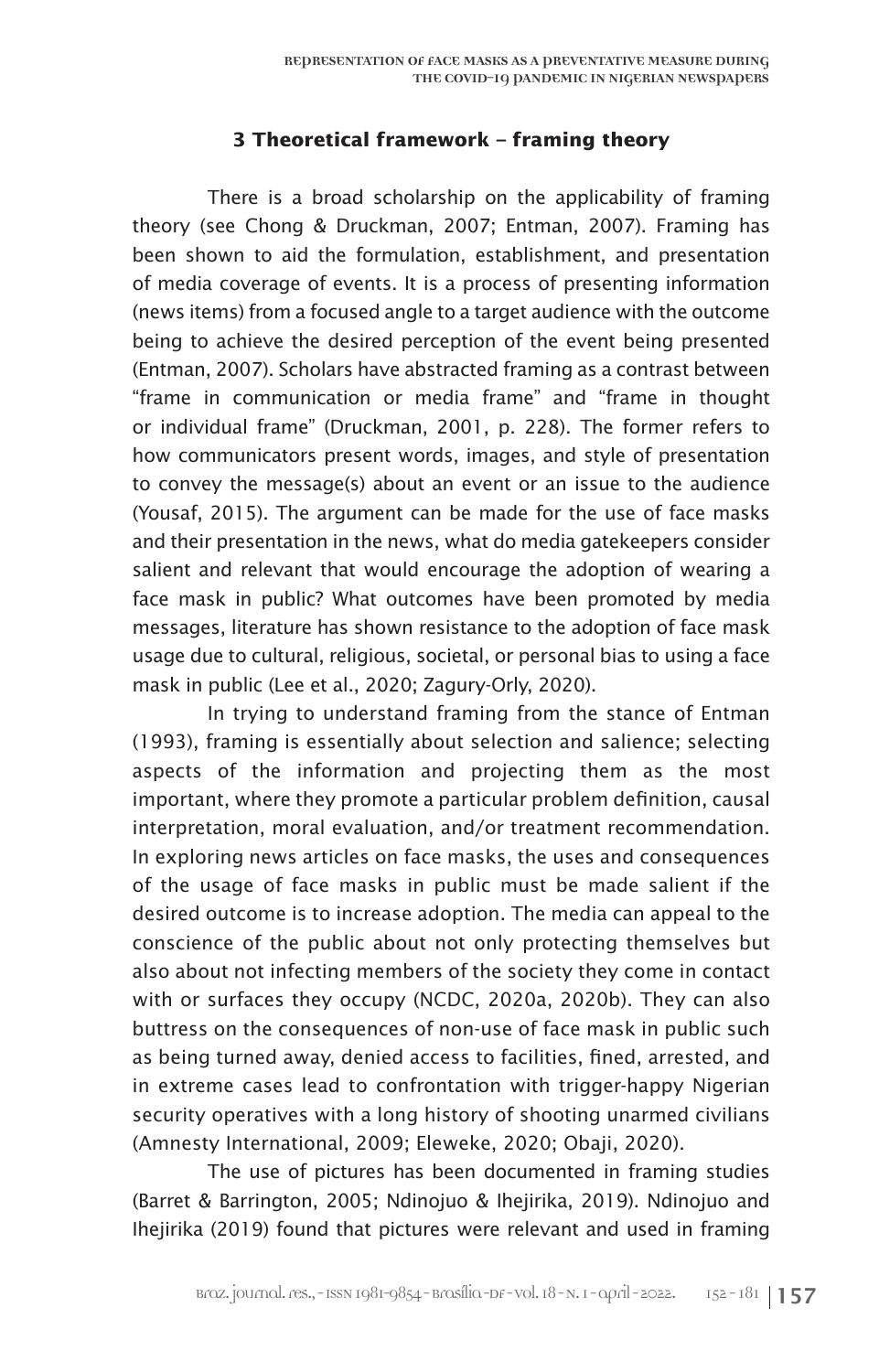by Nigerian newspapers. They also found that 44% of the pictures used in their study were captioned, and 11% had source credit. Captions describe what is taking place and help the reader place it in the context of the news, while the source credit provides information on the photojournalist responsible for the picture or image. They add that a poorly written caption has the potential to diminish the impact of the image and credibility of the published content. Haggerty (2016) and Bear (2021) opine that the validity and integrity of the picture will come under scrutiny with the non-inclusion of the copyright holder and accompanying information of a picture embedded within a news article.

#### **4 Literature review**

The media exerts some influence on society with information that shapes public opinion about the world (Ndinojuo, 2020a), its position as the fourth estate of the realm and the watchdog of the society gives it a privileged position when it comes to public affairs. Studies have recognized the important role the media plays in society when it comes to information dissemination (Lee, 2005; Tal-Or et al., 2009). Media effect was illustrated vividly by the agenda setting theory by McCombs and Shaw (1972) who found out that what the voters in the US presidential election of 1968 regarded as the main issues, mirrored what the press reported weeks and months earlier as being the main issues. McCombs (1997) added that news articles influence the public because they provide information that aids consensus on contentious public issues. The press because of their roles and functions to the society may be in a better position to articulate and make simpler government policy decisions to enable understanding of complex issues by the audience which may include doctors, teachers, artisans, bankers, etc.

In periods of uncertainties such as the outbreak of the Covid-19 pandemic, where information is limited with many conspiracy theories and misinformation about the virus, its origin, whether 5G technology has a role in spreading the virus, protocols to follow in and outside home, nonpharmaceutical interventions (NPIs), the safety of the available vaccine and possible cure, the media can be the voice of reason (Ndinojuo, 2020b; Waterson & Hern, 2020). In the early days of Covid-19, the former president of the USA Donald Trump and other promoters of false narratives on the virus were strongly countered by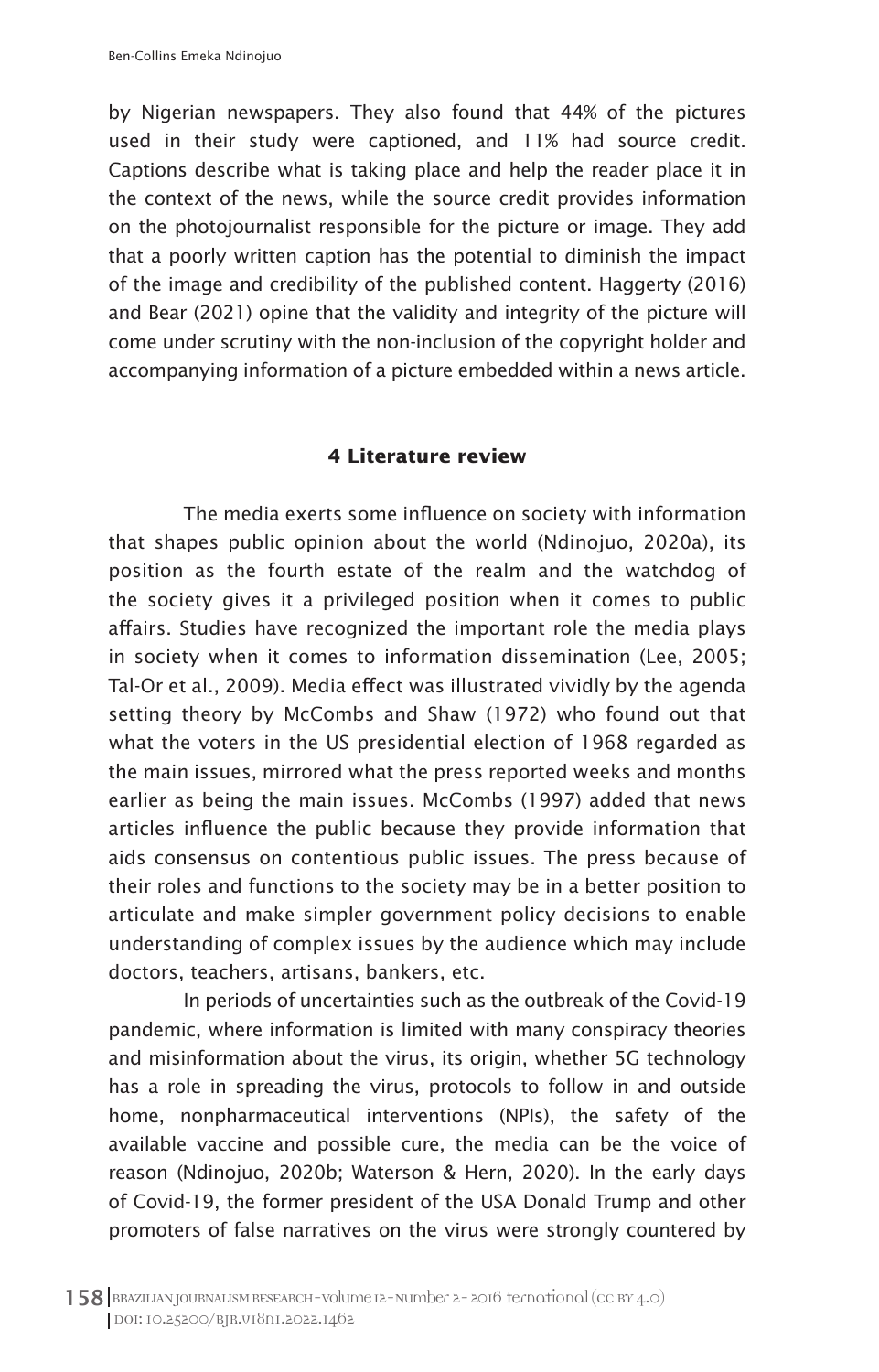media fact-checking (Goba & Jamieson, 2020; Kinetz, 2021). The media provides an unbiased and objective perspective to a greater extent than individuals, and their views influence attitudes and opinions about current events. While the fervor on coronavirus reportage has minimized, it is also important to acknowledge the role of the media especially in putting out timely information about NPIs, with some skepticism about the efficacy of the vaccines (Boyd, 2021) and availability of a cure.

Zagury-Orly (2020) informs that despite the success of face masking in reducing community transmissions, the face mask is subject to different levels of acceptance and adherence. One of the reasons for this is the image that a mask wearer portrays. Lee et al. (2020) revealed that males were less likely than females to wear masks, as wearing a mask rubs off negatively on their masculinity. Also, men have an invincibility perception especially in the Nigerian patriarchal society (Amobi, 2013; Dogo, 2014). Men tend to perceive themselves as less susceptible to contracting the disease and its health-related consequences. The culture was also attributed to making people averse to wearing a mask (Lee et al., 2020). People from East Asian, collectivist cultures with social norms that promote altruism, self-sacrifice, and prevalent masking, may feel guilty and discriminated against for not fulfilling their civic duty to protect others. Contrastingly, the Western, liberal cultures, individuals may resist masking due to the stigma of appearing weak or looking ill.

Matuschek et al. (2020) documented the historical use of face masks in controlling viral epidemics. MacIntyre et al. (2009) note that countries stockpile face masks for use as an NPI to control virus transmission during an influenza pandemic. Their study found that compliance to mask use significantly reduced the risk for influenzalike illness (ILI) – associated infection, but <50% of participants wore masks most of the time. They concluded that household use of face masks is associated with low adherence and is ineffective for controlling seasonal respiratory diseases. However, during a severe pandemic when the use of face masks might be greater like what we are witnessing today, pandemic transmission in households could be reduced. They predicted the dependence of NPIs in the event of an influenza-like pandemic such as SARS which will likely result in the shortage of antiviral drugs and vaccines. Their prediction in 2009 became a reality in 2020 at the outbreak of Covid-19; there were global shortages of NPIs with many countries needing medical supplies (Gereffi, 2020).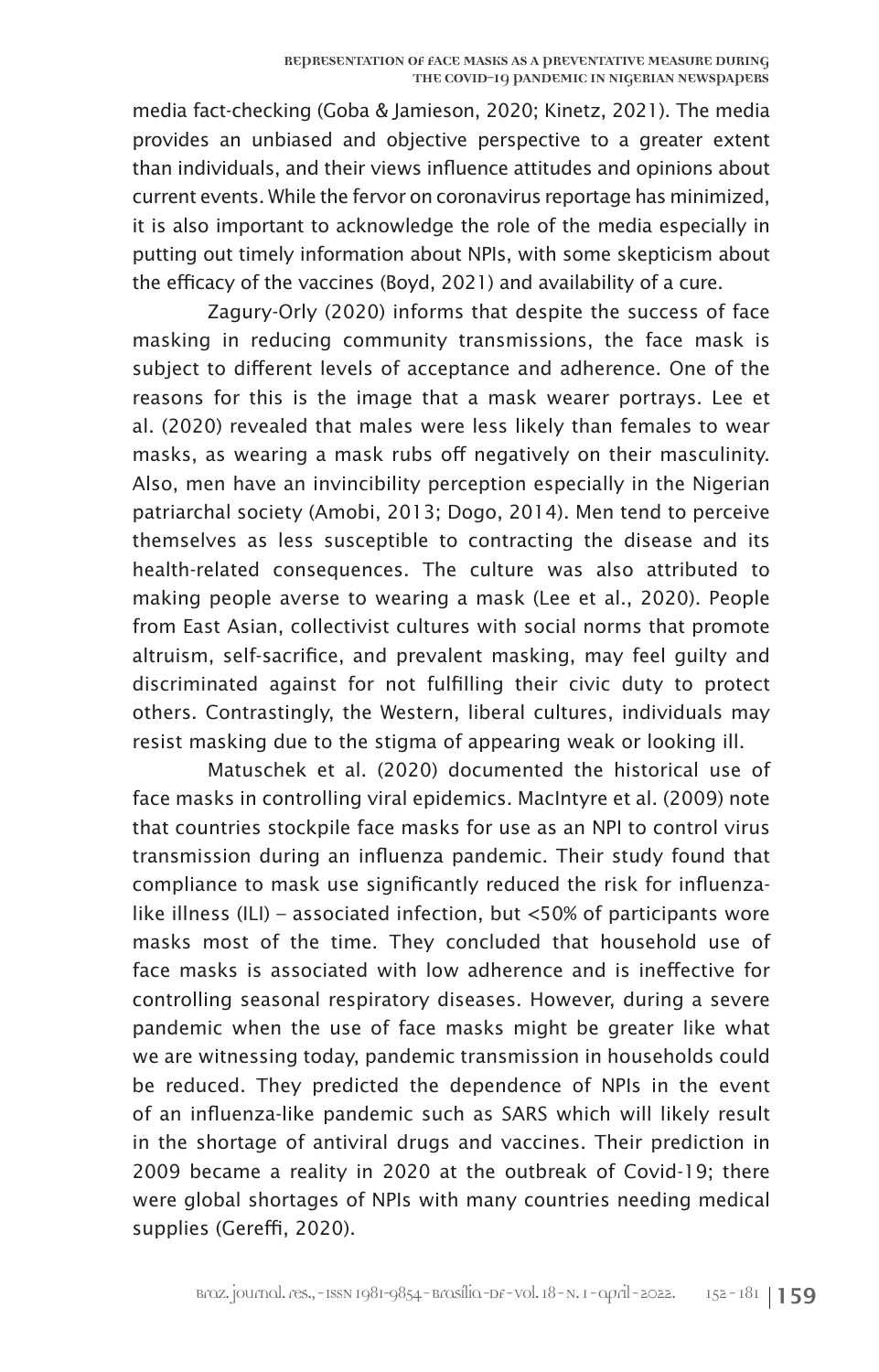Conflicting messages from health agencies have also affected adherence, because of the dynamic nature of data due to many unknowns, people may disregard their advisories (Chughtai et al., 2020). The World Health Organization (WHO) initially discouraged community mask use in its own published commissioned study (Chu et al., 2020), and reluctantly recommended community mask use in crowded places where social distancing is not possible (Sra et al.,2020; Zagury-Orly, 2020). The US CDC shifted from actively recommending against community mask use to recommending it (Lyu & Wehby, 2020). Zagury-Orly (2020) opines that these inconsistencies may have contributed to common thinking flaws such as the anchoring bias where people rely too heavily upon, or anchor, on initial reports – or confirmation bias – the tendency to preferentially recall information that confirms our assumptions. Based on the important role newspapers plays in society, this study investigates the coverage of face masks in selected Nigerian newspapers intending to understand the scale and manner of its coverage in recognition of the importance of face mask as an NPI as seen in the literature.

#### **5 Methodology**

#### **5.1 Design**

This study used content analysis to examine reports in five purposively selected online national newspapers in Nigeria about "face mask"; they include: The Guardian, Punch, Leadership, and Nigerian Tribune newspapers. The main rationale in choosing the selected newspapers was their reputation as seen in their national circulation. Punch prides itself as the most widely read newspaper in Nigeria and reports news with a slant of entertainment; together with The Guardian and Nigerian Tribune rank in the top 10 online newspapers in Nigeria (Odeyemi, 2017), Leadership is one of the most popular newspapers from Northern Nigeria (Shehu, 2015).

#### **5.2 Data collection**

A coding sheet was used to collect data about news articles on face masks by Nigerian newspapers. Digital editions of the newspapers were used to collect data of news stories about face masks. They were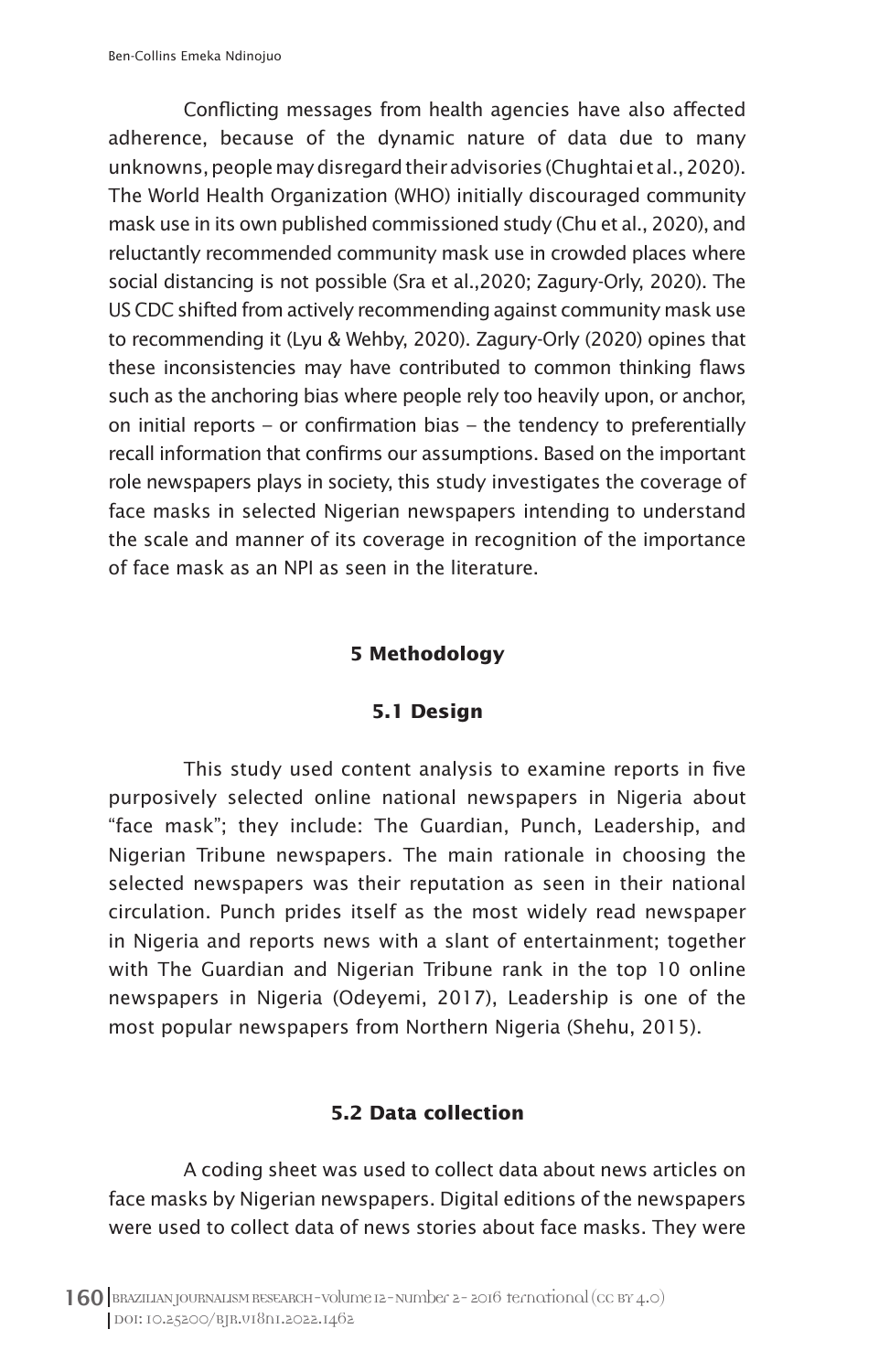used because of the technicalities that allow researchers to scrutinize an article, assess its sources, and communicate using channels physical copies lack. The use of digital editions of newspapers in research has been validated in several studies (Ndinojuo, 2019, 2020a). The period of study was eight months, from February 1, 2020, to September 30, 2020, giving a total of 243 editions for each newspaper and 1.215 editions as the study universe.

#### **5.3 Coding procedure**

Data gathering begins with typing the word 'face mask' in the search query of the websites of the selected newspapers. Entries with 'face mask' in the headline that refer to Covid-19 were selected for inductive quantitative and qualitative content analysis. To ensure reliability, two independent coders were trained using the coding guide. The units of analysis include all published content available on the website of the selected newspapers within the study time frame. The content categories include Guidance (stories that advise on how to select, wear, and/or care for the face mask), Picture (find if the picture is about face masks or persons wearing face masks), Punishment (if the story mentions punishment for not wearing a face mask), How to report defaulters, and frame (the theme of the story). The stories were also coded for genres of reporting and local/ international news. Local news on face masks were coded as news stories whose content were about Nigeria, while international stories were those about face mask with no emphasis or mention of Nigeria within the story, neutral stories were those that do not mention any location within the story. A pilot study was conducted to determine intercoder reliability; this yielded a coefficient of 0.72. Neuendorf (2002) emphasized that coefficients of .70 may be considered acceptable in a few exploratory studies depending on the research objectives. Because this is an exploratory study, the coefficient of reliability was acceptable for the study.

#### **6 Data presentation and analysis**

The findings and analysis are presented in this section.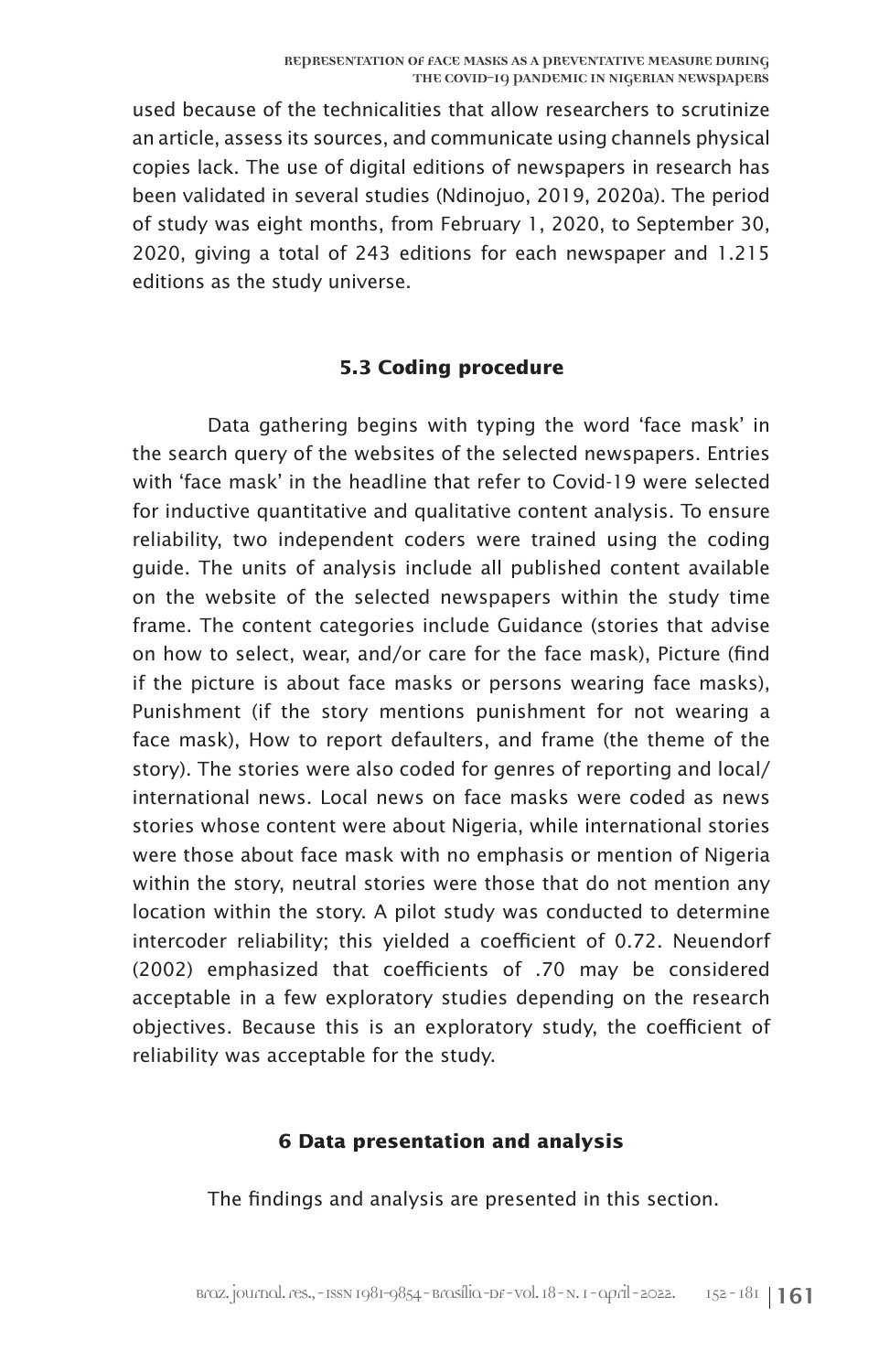## **6.1 The volume of coverage given to face masks in Nigerian newspapers**

The findings revealed a total of 240 stories with face masks in the heading. This was from a total of 1.215 editions. A breakdown is presented in Table 1.

## **Table 1**

| S/No. | Newspaper        | Frequency | Percentage (%) |
|-------|------------------|-----------|----------------|
|       | The Guardian     | 34        | 14             |
|       | Leadership       | l 9       |                |
|       | Punch            | 109       | 45             |
| 4     | Nigerian Tribune | 78        | 33             |
| Total |                  | 240       | 100            |

*Frequency of face mask stories in Nigerian newspapers*

Table 1 shows that Punch had the highest volume with 45 percent of the total entries while Leadership had the lowest content of news about face masks by volume with 8 percent. A further breakdown of the entries by months gives more insight into the coverage of news about face masks in Nigerian newspapers in Table 2.

## **Table 2**

*Distribution of face mask stories in Nigerian newspapers by months*

| S/No. | Newspaper        | Feb                      | Mar      | Apr | May | Jun                      | Jul | Aug           | Sept                     | Total |
|-------|------------------|--------------------------|----------|-----|-----|--------------------------|-----|---------------|--------------------------|-------|
|       | The Guardian     | $\overline{\phantom{a}}$ | ٠        |     | ٠   | $\overline{\phantom{a}}$ | 12  | 12            | 10                       | 34    |
|       | Leadership       |                          | $\Omega$ | 11  |     |                          | 4   |               | $\overline{\phantom{a}}$ | 19    |
| 3     | Punch            | 4                        | 3        | 41  | 23  | 6                        | 21  |               | 4                        | 109   |
| 4     | Nigerian Tribune |                          | 4        | 21  | 28  | 8                        | 12  | $\mathcal{L}$ |                          | 78    |
|       | Total            | 6                        |          | 73. | 52  | 15                       | 49  | 22            | 16                       | 240   |

Table 2 shows that The Guardian and Leadership had no entries with "face mask" in the headline in some months, while the former missed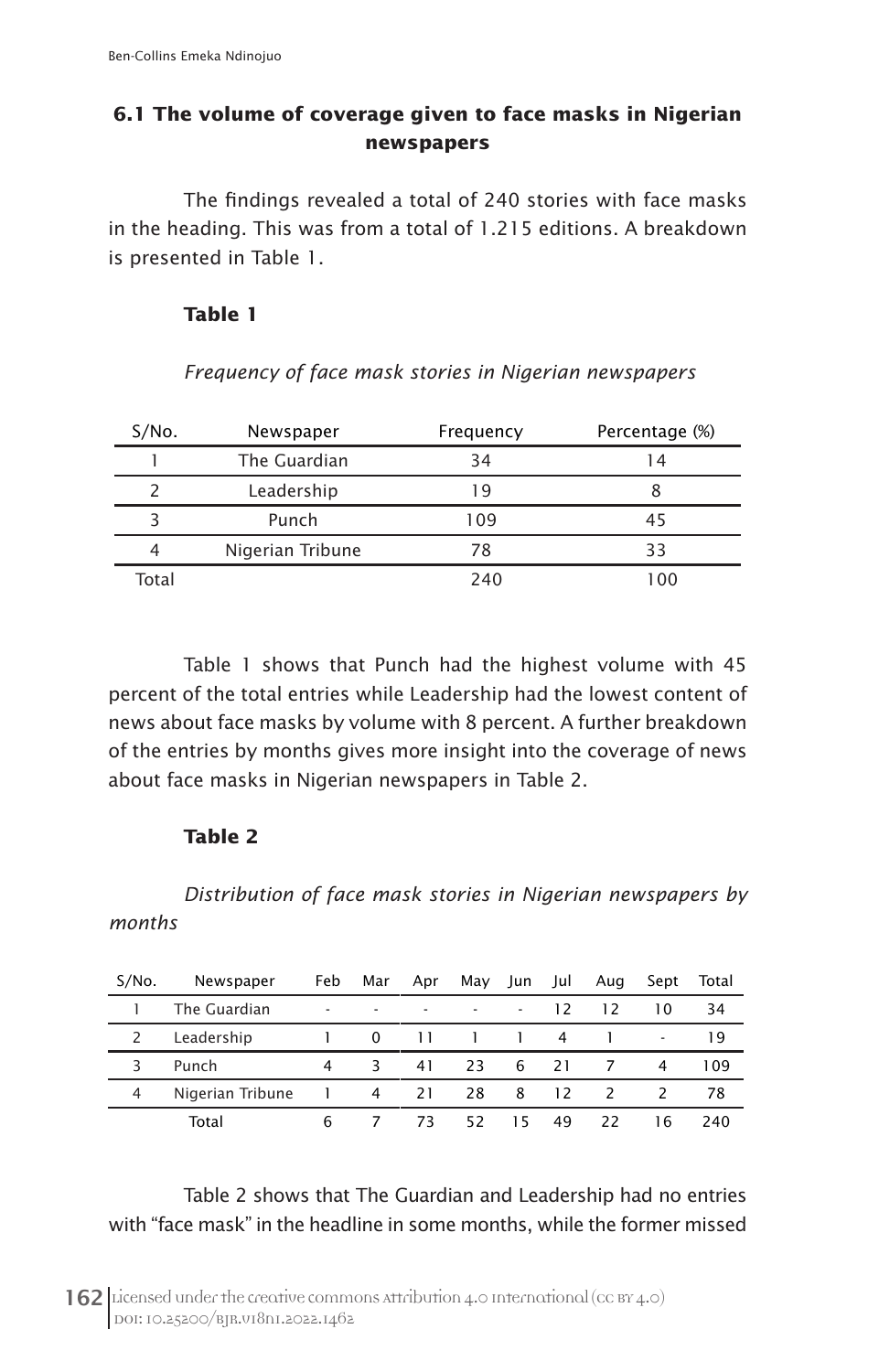out in February through June; the latter missed the month of September. For The Guardian, the problem seemed to be linked to its website algorithm. Search query revealed webpages containing stories on face masks, but they open up to an extent and the pages do not show further results. The anomaly is such that after a certain number of pages, the search page will not show further results, for this study, this occurred after the 11th results page from the search query. This is shown for clarity in Appendix A1 and A2. Looking closely at Appendix A1, one can see that beyond the results of search page 11, there are possibilities of more entries on pages 12, 13, and beyond. Instead, a page saying "No articles found matching your query" is what is seen on page 12 as seen in Appendix A2.

This was responsible for the volume of coverage ascribed to The Guardian newspaper. The entries in Table 2 indicate that if the glitch that led to the display of empty pages in the search query is fixed for the newspaper, it may at least have double the number of entries for The Guardian newspaper. This view is valid considering that the months with the most entries are April and May. The Guardian was only captured in the third month with the highest entry which was July. Figure 3 presents the scattered plot showing the peak months of coverage with April being the highest, followed by May and July. February recorded the least entry; this was the period of the early outbreak of the Covid-19 virus globally.

#### **Figure 3**



*Showing the peak months of coverage*

Table 3 measured the local/international coverage of news stories on face masks in Nigerian newspapers. Stories on face masks were dominantly local news coverage with 84 percent, while international news accounted for 14 percent. Four news items (2%) were found to be neutral;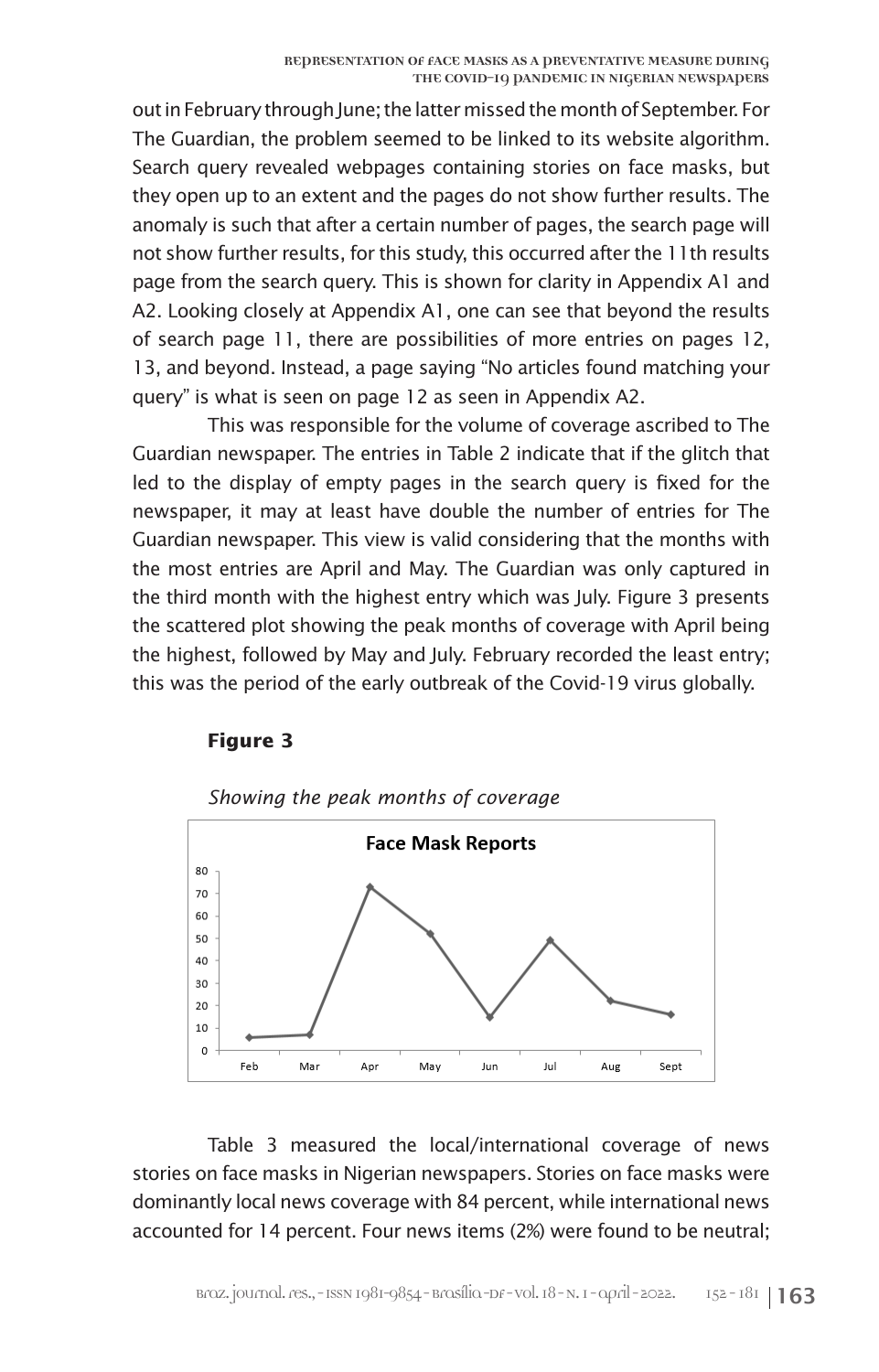such stories were mainly about beauty and maintaining a stylish outlook while wearing a face mask. There was no mention of locations within the story; they were mostly beauty tips and staying fashionable in the face of the raging scourge of the pandemic. The Guardian had the highest ratio of local-international coverage; international stories accounted for 29 percent of its stories, compared to the others; Leadership (11%), Punch (13%), Nigerian Tribune (10%).

#### **Table 3**

| S/No | Newspaper        | $Local*$  | Neutral* | International* | Total |
|------|------------------|-----------|----------|----------------|-------|
|      | The Guardian     |           |          |                | 34    |
|      | Leadership       |           |          |                | 19    |
|      | Punch            | 95        |          | i 4            | 109   |
| 4    | Nigerian Tribune | 69        |          |                | 78    |
|      | Total            | 202 (84%) | 4(2%)    | 34 (14%)       | 240   |

Ratio of local to international face mask stories<sup>1</sup>

The Guardian has always been regarded as an elitist newspaper, hence the affinity for international stories. Leadership is inclined to reports about northern Nigeria, this may account for why it had the smallest international and local coverage of face masks stories.

## **6.2 The story type used in covering reportage of face masks by Nigerian newspapers**

Inferences from Table 4 indicate that Straight news was the dominant genre for coverage of face masks accounting for 63 percent of the total news items. It is followed by the World genre with 14 percent. The other types were fairly evenly distributed accounting for between two percent and six percent.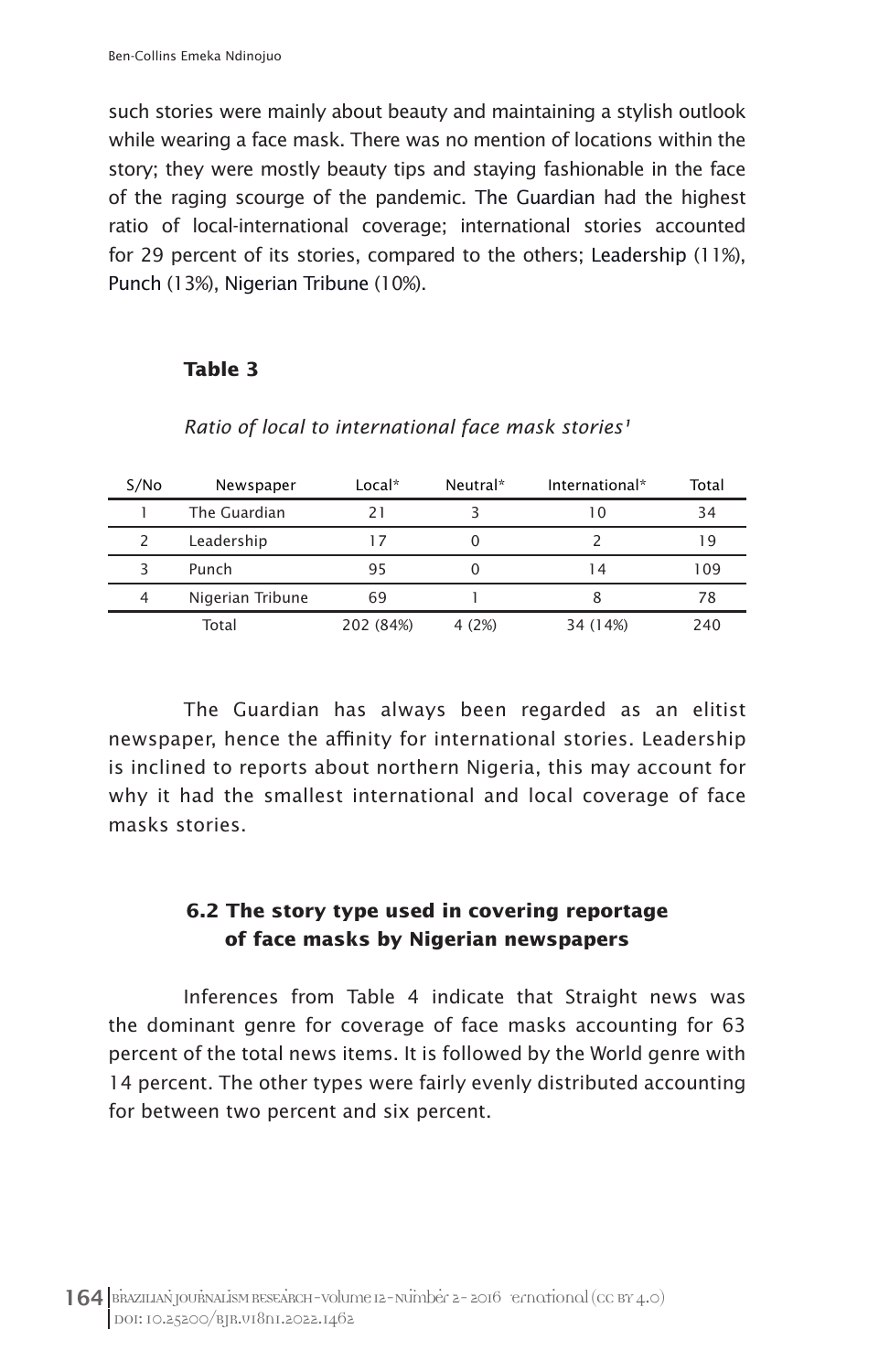#### **Table 4**

|                | Genre            | The<br>Guardian | Leadership     | Punch          | Nigerian<br>Tribune | Total     |
|----------------|------------------|-----------------|----------------|----------------|---------------------|-----------|
|                | Features         |                 |                | 9              | 5                   | 15 (6%)   |
| 2              | Fashion & Beauty | 3               |                |                | 2                   | 5(2%)     |
| 3              | Health           |                 |                | 7              | 2                   | 9(4%)     |
| $\overline{4}$ | Interview        |                 |                | $\overline{4}$ |                     | 6(2.5%)   |
| 5              | Opinion          |                 |                | 2              |                     | 4 (2%)    |
| 6              | Politics         | 3               |                |                |                     | 5(2%)     |
| $\overline{7}$ | Religion         | $\overline{2}$  |                | $\overline{2}$ | 2                   | 6(2.5%)   |
| 8              | Science & ICT    |                 |                |                | 2                   | 4 (2%)    |
| 9              | Straight news    | 13              | 16             | 69             | 54                  | 152 (63%) |
| 10             | World            | 10              | $\overline{2}$ | 14             | 8                   | 34 (14%)  |
| Total          |                  | 34              | 19             | 109            | 78                  | 240       |

#### *Genre used in coverage of face mask*

## **6.3 News slants associated with coverage of face masks in curbing the spread of the Covid-19 virus in Nigerian newspapers**

The first news slant analyzed was on guidance on how to select, wear, and care for the face mask. The results are summarized in table 5.

**Table 5 -** *Guidance in use of face mask as reported by Nigerian newspapers²*

| S/No  | Newspaper        | Stories* | Select* | Wear*   | $Care*$ | Total   |
|-------|------------------|----------|---------|---------|---------|---------|
|       | The Guardian     | 34       |         |         |         | 10      |
|       | Leadership       | 19       |         |         |         |         |
|       | Punch            | 109      |         |         |         | b       |
| 4     | Nigerian Tribune | 78       | 6       | 6       |         | 15      |
| Total |                  | 240      | 13 (5%) | 11 (5%) | 7(3%)   | 31(13%) |

Table 5 shows that Nigerian newspapers did not devote much coverage to guidance on how to select, wear, and care for the face mask. None of the parameters exceeded 5 percent of the total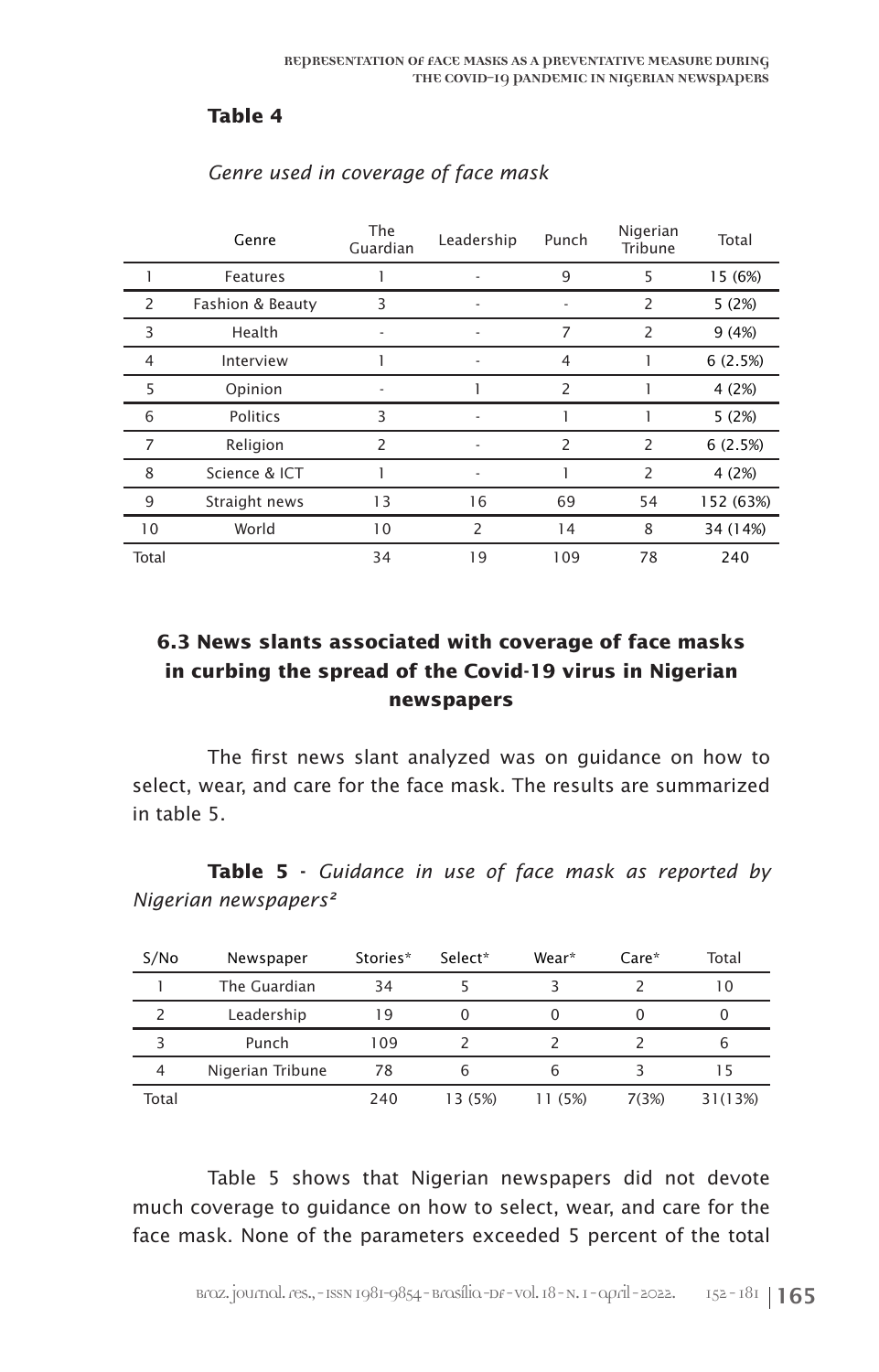240 face mask stories, with the care of face masks receiving the least coverage at 7 news items (3%), Leadership had no entry for any of the guidance parameters. Appendix A3, A4, and A5 were used to show screenshots of news stories containing the category that examined select, wear, and care for the face mask from The Guardian, Punch, and Nigerian Tribune, respectively. Some examples of the headlines of face masks' stories are presented: "5 Tips To Avoid Chin Acne While Using Face Mask" (Adekanye, 2020), "Fabric face mask offers least protection, says pathologist" (Adejoro, 2020), "WHO Issues Guidance on Locally-made Face Masks" (Tribune Online, 2020b).

## **Table 6**

*Effects of non-compliance and reporting defaulters' not wearing face mask*

| S/No | Newspaper        | Punishment | How to report defaulters |
|------|------------------|------------|--------------------------|
|      | The Guardian     | 10         |                          |
|      | Leadership       |            |                          |
|      | Punch            | 33         |                          |
| 4    | Nigerian Tribune | 19         |                          |
|      | Total            | 63 (26%)   |                          |

Table 6 presents data on how to report defaulters not wearing a face mask in public and the various punishments they received. There was no instance of the press reporting how the public should handle defaulters from the data analyzed, however, on the subject of effects of defaulting, the newspapers recorded 63 (26%) instances of punishment or denial of service. This underscores the severity of not wearing a face mask; nearly one out of four stories reported was about the punishment meted out to defaulters.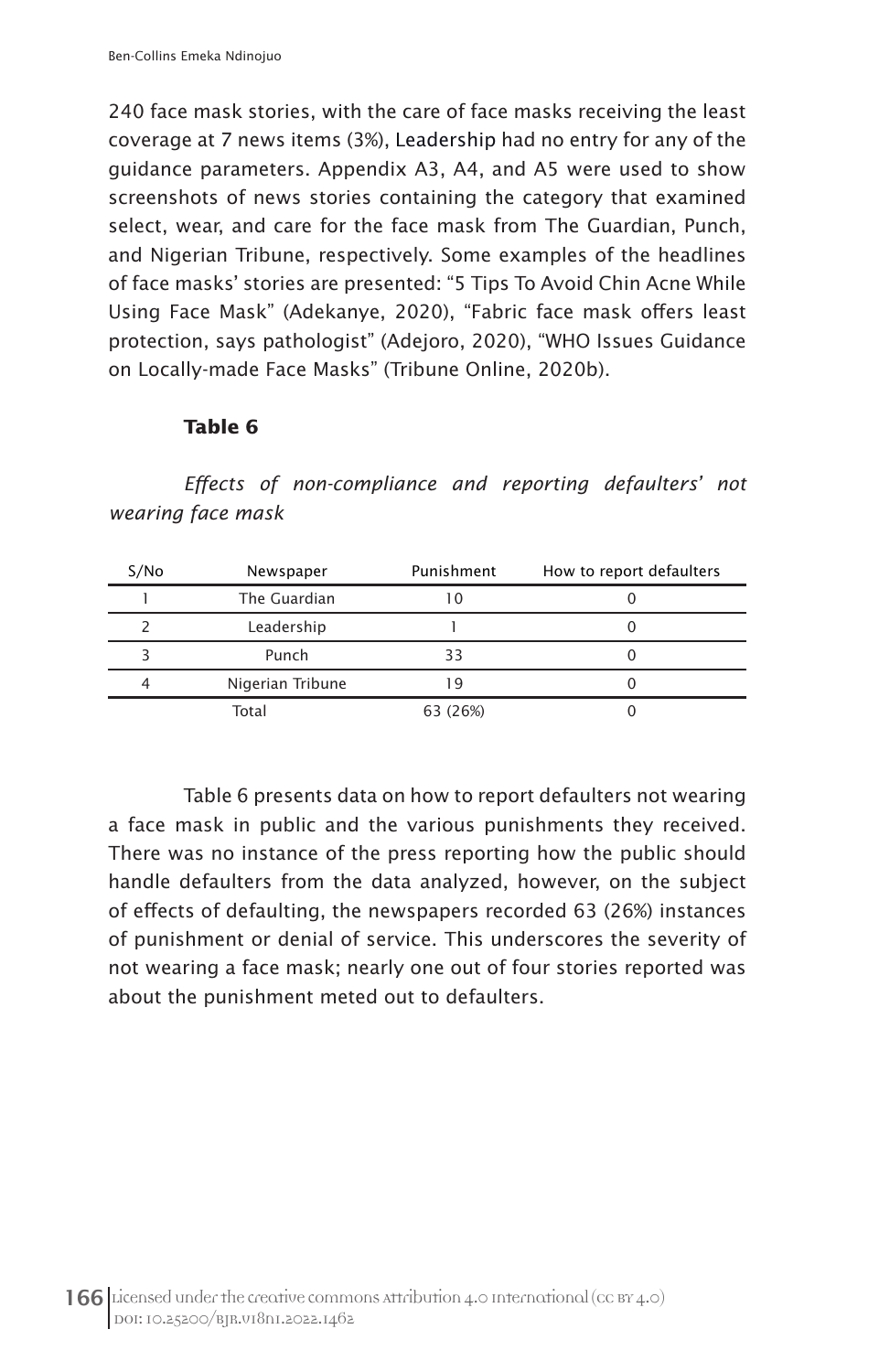#### **Table 7**

| S/             |                                                   | <b>Stories</b> | <b>Stories</b>       |                         | Female            | Male                    |          |     |
|----------------|---------------------------------------------------|----------------|----------------------|-------------------------|-------------------|-------------------------|----------|-----|
| No             | with<br>on face<br>Newspaper<br>masks<br>pictures |                | With<br>face<br>mask | Without<br>face<br>mask | With face<br>mask | Without<br>face<br>mask | Total    |     |
|                | The<br>Guardian                                   | 34             | 16 (8%)              | 7                       | 7                 | 20                      | 3        | 37  |
| 2              | Leadership                                        | 19             | 19 (9%)              | 6                       | 12                | $\overline{4}$          | 16       | 38  |
| 3              | Punch                                             | 109            | 99<br>(47%)          | 13                      | 32                | 52                      | 65       | 162 |
| $\overline{4}$ | Nigerian<br>Tribune                               | 78             | 77<br>(36%)          | 31                      | 90                | 43                      | 116      | 280 |
|                | Total                                             | 240            | 211                  | 57(11%)                 | 141(27%)          | 119(23%)                | 200(39%) | 517 |

*Use of Images in reporting face mask news showing gender*

Table 7 justifies the use of images as a unit of analysis, about 88% of the stories were accompanied with images showing that there are insights to be drawn from their use. Punch had the greatest number of pictures (99), while The Guardian had the least (16). Other deductions from the data when comparing their individual use of images show that Leadership used images for all its stories (100%) on face masks, followed by Nigerian Tribune (99%), Punch (90%), and The Guardian (47%) was the least among the four newspapers. When reporting the gender of the people captured, Table 7 showed that 34% of the total people captured wore face masks compared to 66% of persons without a face mask. Of this number, 11% were female wearing a face mask while the males constituted 23%. The images showed more people appearing without a face mask than with one. A further breakdown of the use of images is presented in Table 8.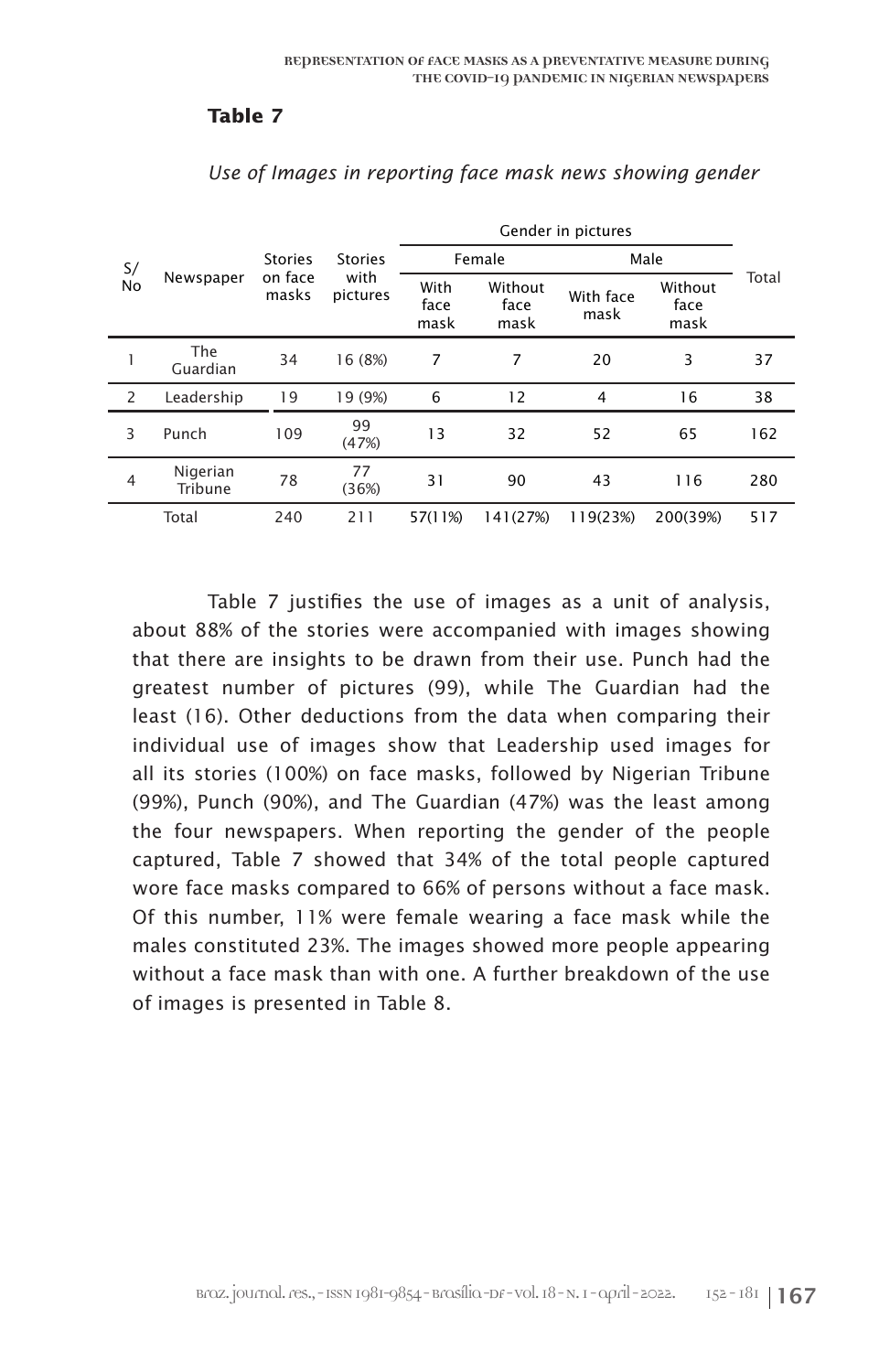#### **Table 8**

| S/No           | Newspaper              | Total<br>number<br>of<br>pictures | Picture<br>credits | Picture<br>caption | Picture<br>of face<br>mask | Picture<br>of people<br>wearing a<br>face mask | <b>Pictures</b><br>without a<br>face mask |
|----------------|------------------------|-----------------------------------|--------------------|--------------------|----------------------------|------------------------------------------------|-------------------------------------------|
|                | <b>The</b><br>Guardian | 18 (8%)                           | 10                 | 16                 | $\Omega$                   | 9                                              | 9                                         |
| $\overline{2}$ | Leadership             | 19 (8%)                           | $\Omega$           | $\mathbf 0$        | 5                          | 4                                              | 10                                        |
| 3              | Punch                  | 104 (45%)                         | 4                  | 70                 | 20                         | 28                                             | 56                                        |
| 4              | Nigerian<br>Tribune    | 90 (39%)                          | 12                 | 24                 | 9                          | 40                                             | 41                                        |
| Total          |                        | 231                               | 26                 | 110                | 34                         | 81                                             | 116                                       |

#### *Use of Images in reporting face mask news*

The images were analyzed under the total number of pictures used in the stories analyzed, picture credits, picture captions, pictures showing face masks, pictures of people wearing face masks, and pictures without face masks. A total of 231 pictures were used in the 240 stories analyzed, giving an average of 0.96 pictures per story. Punch used the most pictures (104), while The Guardian used the least (18). In terms of average picture per story for each of the newspapers, The Guardian had an average of 0.53 pictures per story, Leadership had 1 per story, Punch was 0.95, and Nigerian Tribune had an average of 1.15. Leadership and Nigerian Tribune both had averages above the total average of 0.96 for all the newspapers analyzed.

Table 7 also shows that 11 percent of the images had picture credits, while 48 percent were captioned to describe the event or the individual in the photograph. Images showing face masks made up 15 percent of the pictures, those showing people wearing face masks were 35 percent of the total images, and pictures not showing face masks or people wearing face masks were 50 percent. Cumulatively, images with face masks in them either as an item or being worn by people was about 50 percent of the total pictures, however, in terms of raw numbers, pictures without face masks were more in number with a difference of one. Appendix A6 was a screenshot showing different images of face masks in the Leadership news story.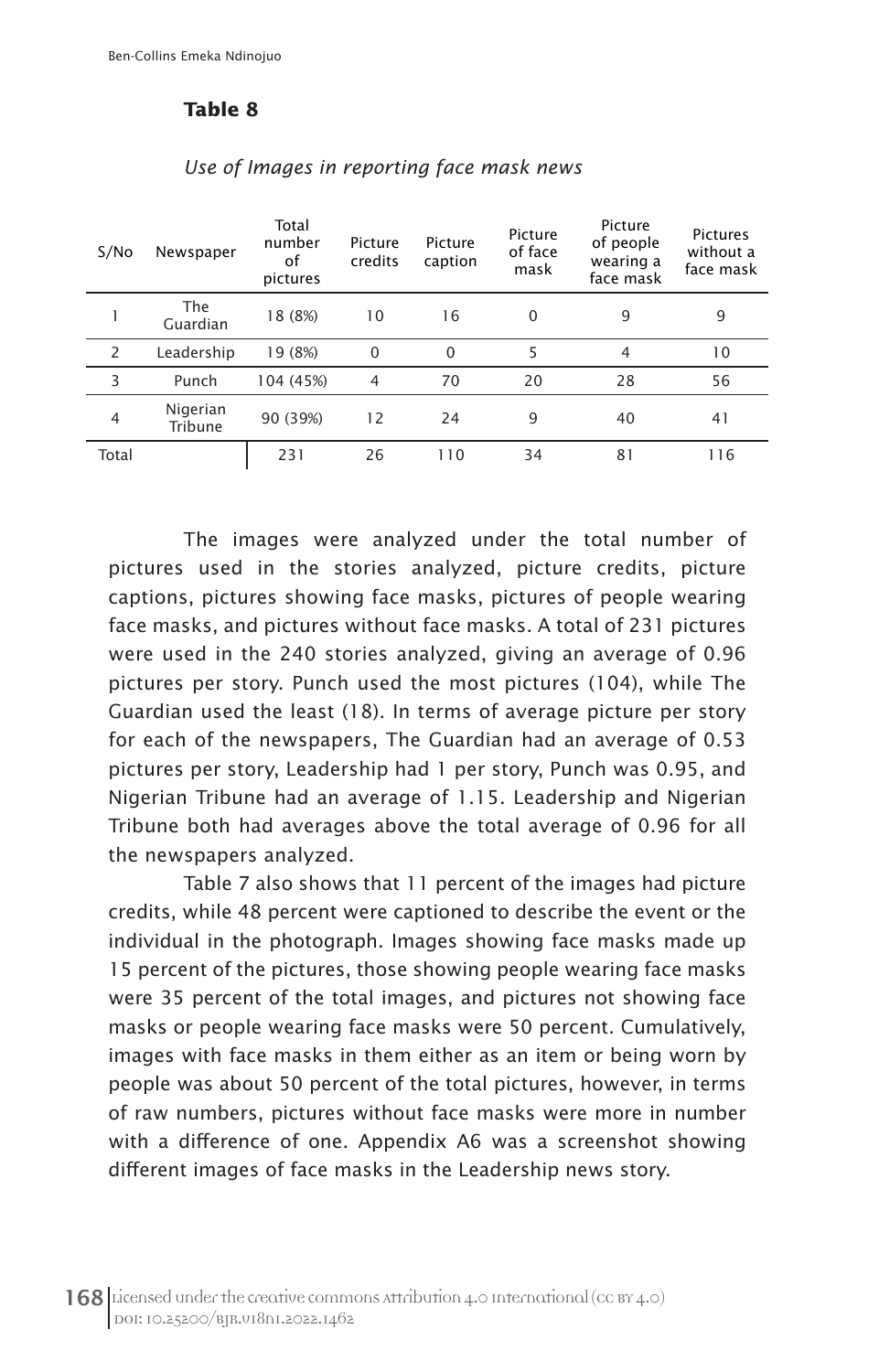#### **6.4 The frames associated with news about face masks**

The frames associated with framing stories on face masks are presented in table 9; face masks' stories were coded exhaustively to be mutually exclusive. Elements may interweave with each other, but the dominant theme is chosen especially if it is captured clearly in the headline.

#### **Table 9**

| S/No           | Frames          | The<br>Guardian | Leadership               | Punch          | Nigerian<br>Tribune | Total          |
|----------------|-----------------|-----------------|--------------------------|----------------|---------------------|----------------|
| 1              | Advisory        | $\overline{7}$  | 5                        | 25             | 14                  | 51             |
| $\overline{c}$ | Advocacy        | $\overline{4}$  |                          | $\overline{a}$ | $\overline{a}$      | 4              |
| 3              | Awareness       | 1               | L,                       | 1              | 2                   | 4              |
| 4              | Beauty          | ٠               |                          | ÷              | $\overline{2}$      | $\overline{c}$ |
| 5              | <b>Business</b> |                 | 3                        | 6              | $\overline{2}$      | 11             |
| 6              | Crime           | 1               | 1                        | 14             | 3                   | 19             |
| $\overline{7}$ | Demerits        | $\overline{a}$  |                          | $\overline{4}$ | $\overline{a}$      | 4              |
| 8              | Dissent         | 1               |                          | $\overline{2}$ | $\overline{2}$      | 5              |
| 9              | Donation        | 4               | 5                        | 12             | 17                  | 38             |
| 10             | Environment     | 1               | $\overline{a}$           | $\overline{a}$ | $\overline{a}$      | 1              |
| 11             | Fashion         | 3               | $\overline{a}$           | ÷              | $\overline{2}$      | 5              |
| 12             | Issues          | ٠               | $\overline{a}$           | 5              | 6                   | 11             |
| 13             | Oddity          | 1               | ÷                        | 1              | ÷                   | $\overline{c}$ |
| 14             | Opinion         | ٠               | 1                        | $\overline{a}$ |                     | 1              |
| 15             | Production      | 1               | 3                        | 9              | 10                  | 23             |
| 16             | Punitive        | 8               | 1                        | 30             | 18                  | 57             |
| 17             | Religion        | $\overline{2}$  | $\overline{\phantom{a}}$ | ÷              | ÷                   | $\overline{c}$ |
| Total          |                 | 34              | 19                       | 109            | 78                  | 240            |

### *Framing face mask stories in Nigerian newspapers*

The findings from the inductive coding process produced 17 frames; of these, five were prevalent, i.e., they are found in all four selected newspapers. The prevalent frames are; Advisory, Crime, Donation, Production, and Punitive frames. As denoted by their names, Advisory frame stories are those that contain government and health institutions advisory on the use of face masks in public to curb the spread of the Covid-19 virus; Crime frame involves stories where crimes are perpetrated because of face masks mainly by security operatives;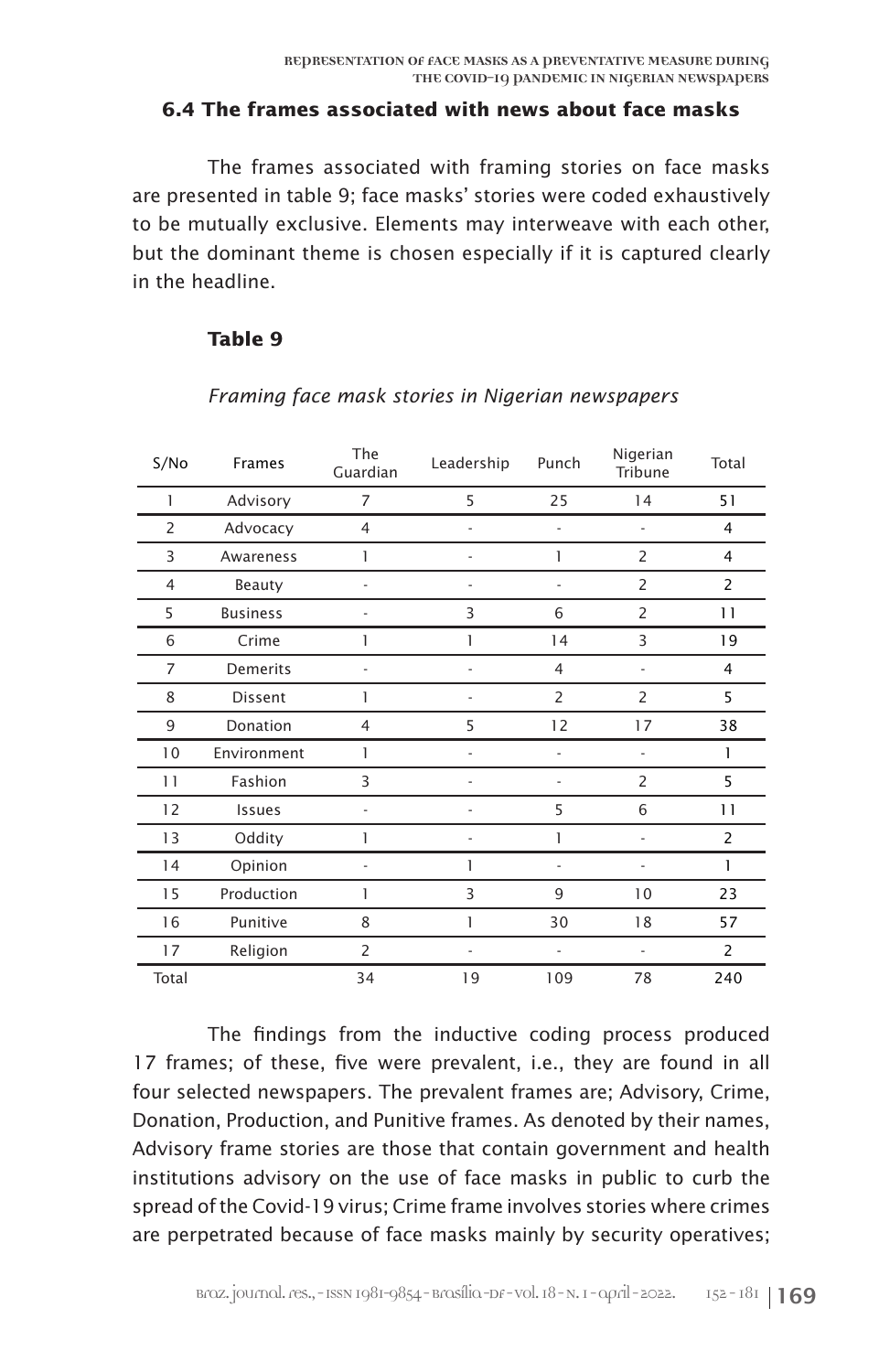Donation frame contains stories where face masks are donated by governments, politicians, businesses, individuals; Production frames are those that talk about the production of face masks; while Punitive frames addresses punishments by the government, organizations, and individuals against defaulters not wearing a face mask in public.

Seven of the frames were represented in double digits; the punitive frame was the most represented in newspaper coverage with 57 stories, followed by the Advisory frame with 51 entries. Donation and Production frames had 38 and 23 stories, respectively. The Crime frame had 19 entries while Business and Issues frames had 11 entries each. The rest of the frames were represented in single digits, and the Dissent frame recorded the most single-digit (5). The discussions of the findings from this study are presented in the next section.

## **6.5 The volume of coverage given to face masks in Nigerian newspapers**

The volume of coverage of face masks in news headlines of Nigerian newspapers produced a total of 240 articles, arising from a study sample of 1.215 editions of the sampled newspapers, for an average of 0.20 mentions per day or once every 5 days. Considering that face mask is a key component of NPIs that militate against community spread of Covid-19 and the fact that CDC considers face mask as more important than the vaccine against Covid-19 (Dunn, 2020), it would be safe to say that face mask has been under-reported by Nigerian newspapers. The central nature of a face mask as an NPI suggests that it should be in the news daily. Given the prominence of face masks in curtailing the spread of the Covid-19 virus, the media is expected to set the agenda for public debates on societal issues. The more frequent the coverage of face masks in Nigerian newspapers, the more important the public will attach to its adoption and the consequences of its non-use in public.

February and March were the initial months when global health authorities were trying to understand the potency and transmission of Covid-19. The advisory released by WHO and the NCDC in Nigeria did not make face mask compulsory during these periods (NCDC, 2020a). But with the increase of infection and death rates from April on, the advisory on face masks changed to compulsory, hence, the spike in newspaper reports about face masks. Governments and organizations in Nigeria started implementing punitive measures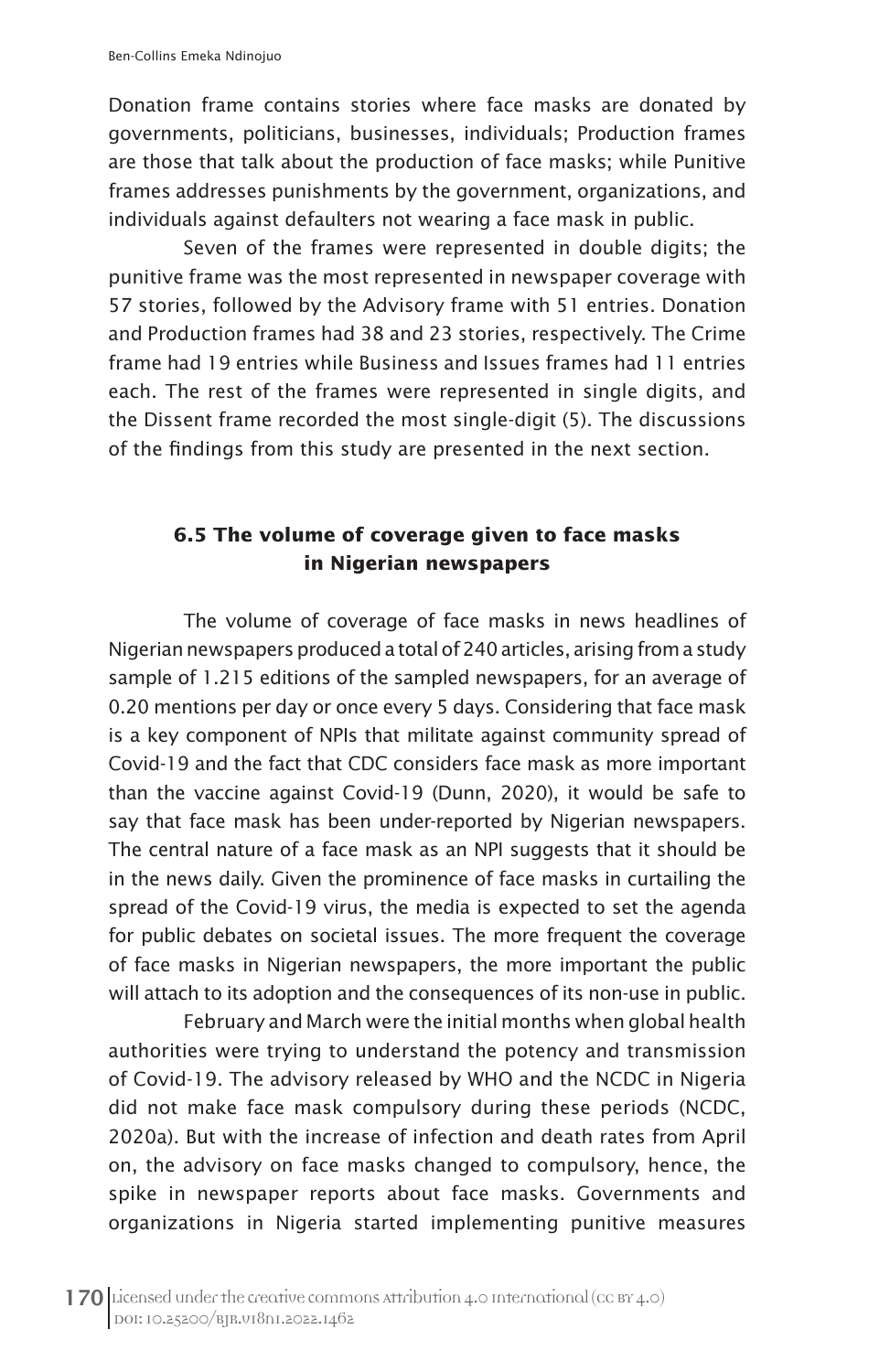against defaulters. June witnessed another dip in coverage only for July to usher in an increase in face mask reportage; the preceding months witnessed a steady decline in face mask coverage. The mood in society is also more relaxed about face masks currently. Although they are still worn in public, it is no longer with the same vigor as seen during peak infection periods between April – July. Organizations also, no longer insist on no face mask, no entry, even though the bills showing the warnings are bold and visible.

## **6.6 The story type used in covering reportage of face masks by Nigerian newspapers**

The dominant story genre used in reporting face masks in Nigerian newspapers was "straight news" taking up about 63% of the total news reported. This underlies the importance newspapers attached to the use of face masks as a public issue and given its significance in curbing the spread of Covid-19 already highlighted in (Dunn, 2020; Zagury-Orly, 2020), its coverage is vital for public health and safety. Newspapers were constantly and consistently reporting news about face masks, keeping it on the front burner, ensuring that the public is informed on the topic. The importance of face mask adoption and use in public was next covered the most under "world" (14%) reinforcing its significance as a global health issue. The effects of the virus in Africa and Nigeria have been underwhelming when compared to its impact in Europe and North America, this notwithstanding, has seen some prominent Nigerians being affected including the late chief of staff to the president of Nigeria Mallam Abba Kyari (Ndinojuo, 2020b).

## **6.7 The news slants associated with coverage of face masks in curbing the spread of Covid-19 in Nigerian newspapers**

The first news slant measured in the news coverage of face masks was guidance to select, wear and care for the face mask; the results indicate that information on the guidelines was not adequate (13%). This under-coverage implies that the mass media have missed out on using their mass platform to inform readers about the relative advantage of using one type of face mask over another, and also the need to adopt cloth face masks due to the anticipated global shortage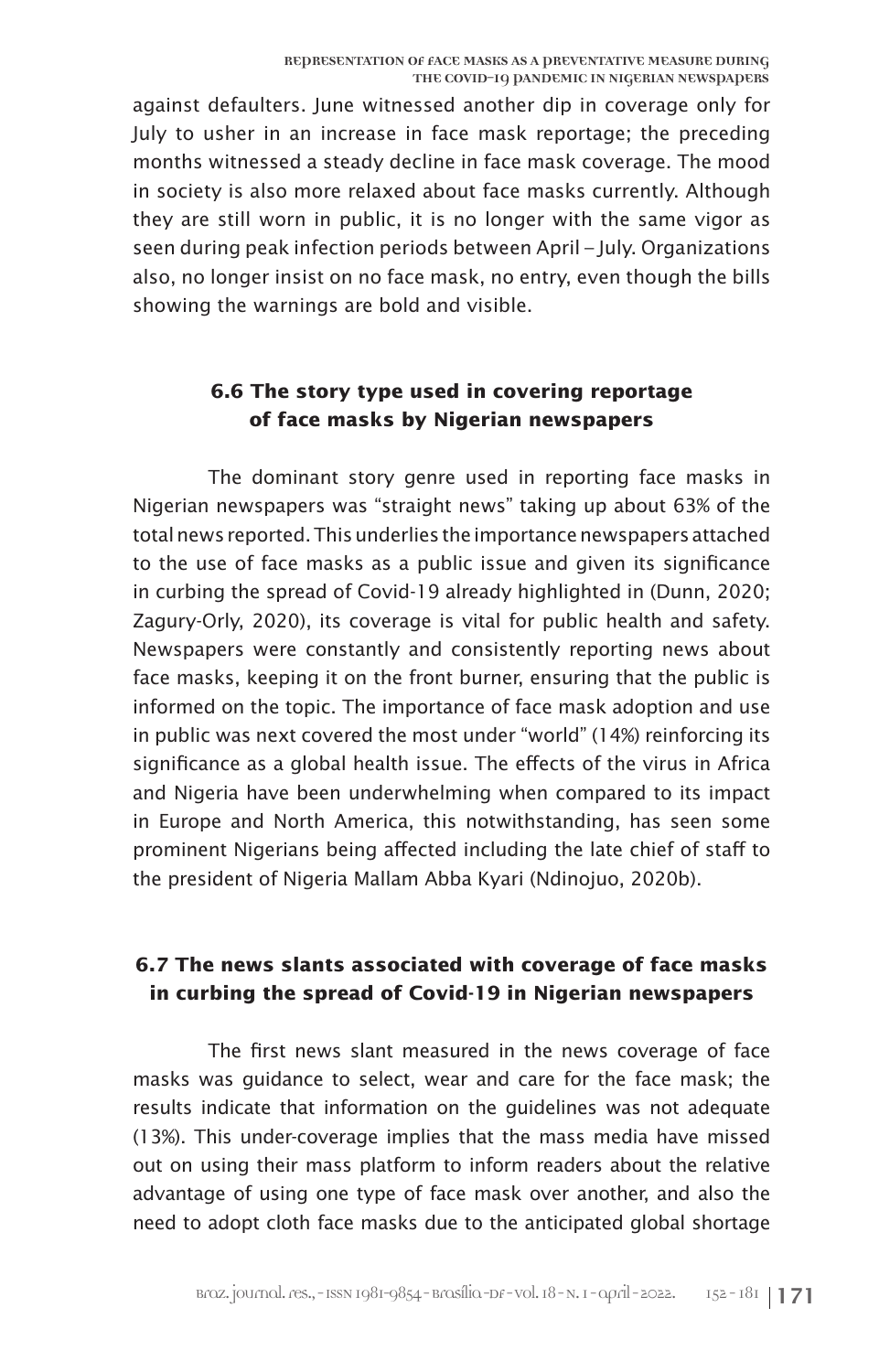of medical N95 face masks. There is also the need to assuage the public not to stock up on medical face masks to ensure they are always available for frontline health workers. It is common for medical face masks and other NPIs to become scarce during pandemics (Gereffi, 2020), newspaper coverage of substitutes such as cloth face masks that are readily available should be encouraged. Sra et al. (2020) highlighted the importance of developing a rational approach to ensuring sufficient supply for frontline healthcare workers in cases of shortage.

The next news slant measured was on how to report defaulters not wearing face masks in public and the punishment defaulters received. Findings showed that government did not provide any particular way of reporting defaulters, there was no contact person, phone numbers, emails, physical address, or protocols to follow once an individual is spotted in public without a face mask. Governments around the world are struggling to cope with the impact of Covid-19 and may not pay much attention to handling face mask defaulters. On the other hand, news reports that include punishments meted out to face mask defaulters abound in the news. Results recorded 63 (26%) such incidents. Varying types of punishments were seen ranging from denial of service/access, arrest, arraignment in court, and fines.

This tallies with the views of Atoyebi (2020) and others (Tribune Online, 2020a; Ukpe, 2020a) who informed that after the Nigerian government made the use of face masks compulsory, offenders were to be turned back (and denied services), while some were arrested and subsequently prosecuted. There were also accusations of extrajudicial actions against Nigerian security forces in the reports as captured by authors in the literature (Eleweke, 2020; Obaji, 2020), allegations of rape and murders were leveled against security operatives in Nigeria enforcing the wearing of face masks in public. Recall that Ndinojuo and Udoudo (2018) informed that historically, security operatives in Nigeria have a poor human rights record, and the entire security apparatus of Nigeria requires serious long overdue reform especially when it comes to the issue of human rights.

The use of images in reporting about face masks was also analyzed. This slant is important because a face mask has a visual element; it is distinguishable and easily recognizable. Newspapers can set the agenda when it comes to wearing a face mask by including it in news reports (in its different variants) either as a standalone image or when being worn by an individual. Readers who may not know what it is will see the picture and easily recognize it in public. Nigerian newspapers considered pictures relevant in the reportage of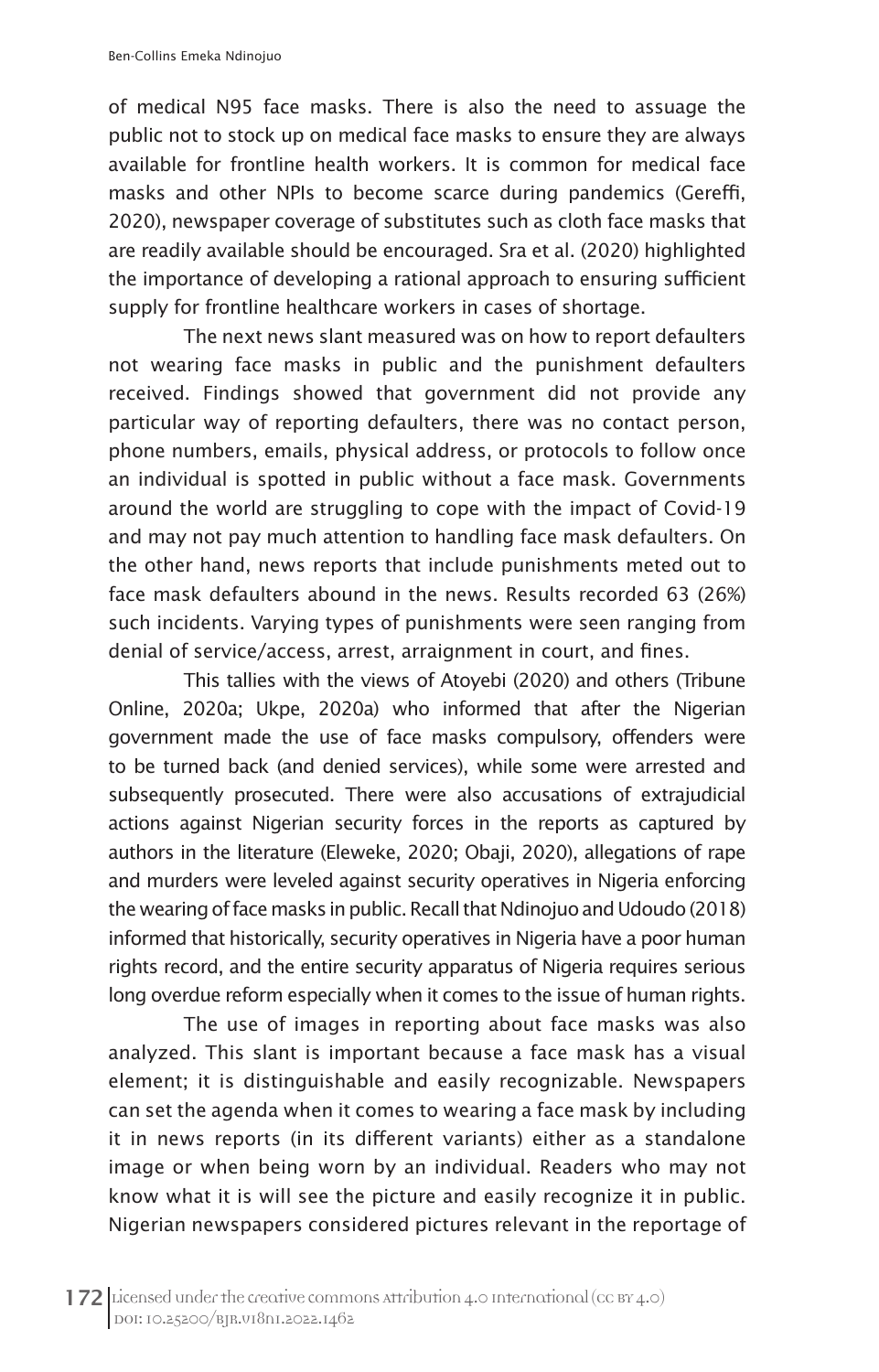face masks by including them in 88% of the news articles analyzed for the study. This reinforces the importance of pictures as documented in studies (Barret & Barrington, 2005; Ndinojuo & Ihejirika, 2019).

The findings revealed that only 11% of the images had credits and 48% were captioned, which was similar to those in Ndinojuo and Ihejirika (2019) that found 11% and 44% for source attribution and captions, respectively. Nigerian newspapers seem to have maintained their style of image use with these different studies producing similar outcomes in how images are attributed and captioned. There is also the issue of credibility of the images used in the news stories, with no mentioned attribution. Source credits give legitimacy to an image used; while captions improve understanding of the role of the image concerning the narrative being portrayed. This supports the views of Haggerty (2016) and Bear (2021) who state that the validity and integrity of the picture will come under scrutiny with the non-inclusion of the copyright holder and accompanying information of a picture embedded within a news article.

The study also found out that images containing face masks (either as a standalone object or being worn) and those not showing face masks at all were roughly the same with images not showing face masks slightly more in number (116 compared to 115). The reason for the high number of images without face masks was that news editors used official government pictures in most of the news reporting. These were the same pictures used in reporting about government activities pre-Covid-19 era. In most of the images where governmental officials are captured in situ within the context of the news being reported, they are shown to wear a mask.

A similar trend was noticed for images used in interview scenarios, the newspapers used headshots or official still images of the interviewee to report the news instead of using a new picture that was specifically taken for the interview. A reason for this may be that the interview was conducted online. Because the interview did not mention where it was conducted, we can only speculate about what may have happened. This is one limitation of content analysis studies, there may not be room to fact check information from the news producers, rather, content analysis reports content as it is and readers can make their own deductions from the analysis.

Another important finding from the use of images was the number of individuals wearing or not wearing a face mask and the gender represented in the images used by the newspapers. A total of 517 individuals were seen in the 231 pictures used in 211 stories, of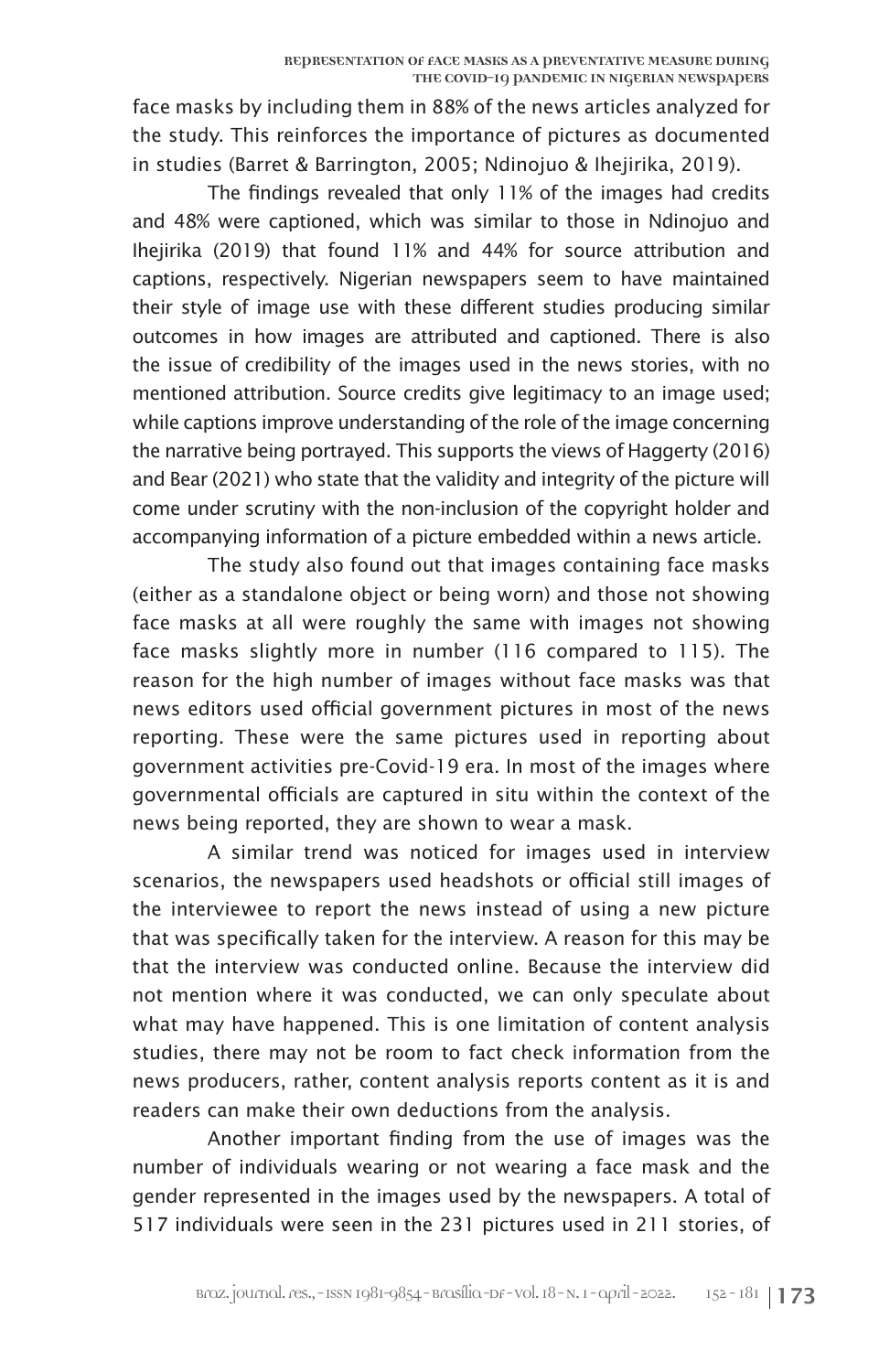this, 66% of the individuals were not wearing pictures compared to 34% shown wearing a face mask. The counting of individuals was an index that seemed biased against those wearing face masks especially when images of congregations in places like churches, mosques, parliament, and government programs like the National Youth Service Corps (NYSC), a mandatory camp that gathers graduates from Nigerian universities below the age of 30. To reduce this bias, a maximum number of ten individuals for each gender was assigned to any large congregation, and in most of the cases, the congregations showed were not wearing face masks. Ndinojuo (2019) identified this limitation as an unintended bias of content analysis where the researcher relies on his interpretation and analysis of newspaper texts and images. He advised that to curtail this bias, coding rules should be set up early in the study to guide image and text selection, and their analysis.

Regarding the gender of those in the images, findings highlighted that men were more likely to wear face masks compared to women, just as men were also most likely not to wear face masks. What this entails is the dominance of men over women in the news. Because the men dominate the women when it comes to who is being reported, the quantitative data would hence be in their favor when measuring the adoption of face mask use in public. The findings partially support the view of Lee et al. (2020), they revealed that males were less likely than females to wear masks, as wearing a mask rubs off negatively on their masculinity. Also, men have an invincibility perception where they tend to perceive themselves as less susceptible to contracting the disease and its health-related consequences. This study cannot sufficiently test this view, but what can be perceived is the male dominance over females in issues being reported, and this is supported by the patrilineal culture of the Nigerian society generally (Amobi, 2013; Dogo, 2014).

#### **6.8 The frames associated with news about face masks**

The frames used in the reportage of face masks by Nigerian newspapers were summarized in mutually exclusive frames and the findings produced 17 frames through a deductive coding process. Five prevalent frames were captured across the four newspapers analyzed. Advisory Donation and production frames might have been expected to be prevalent because of the nature of the frames; governments will issue advisories during such pandemics (as seen in NCDC, 2020a, 2020b), and the shortages of medical equipment will make "production" of such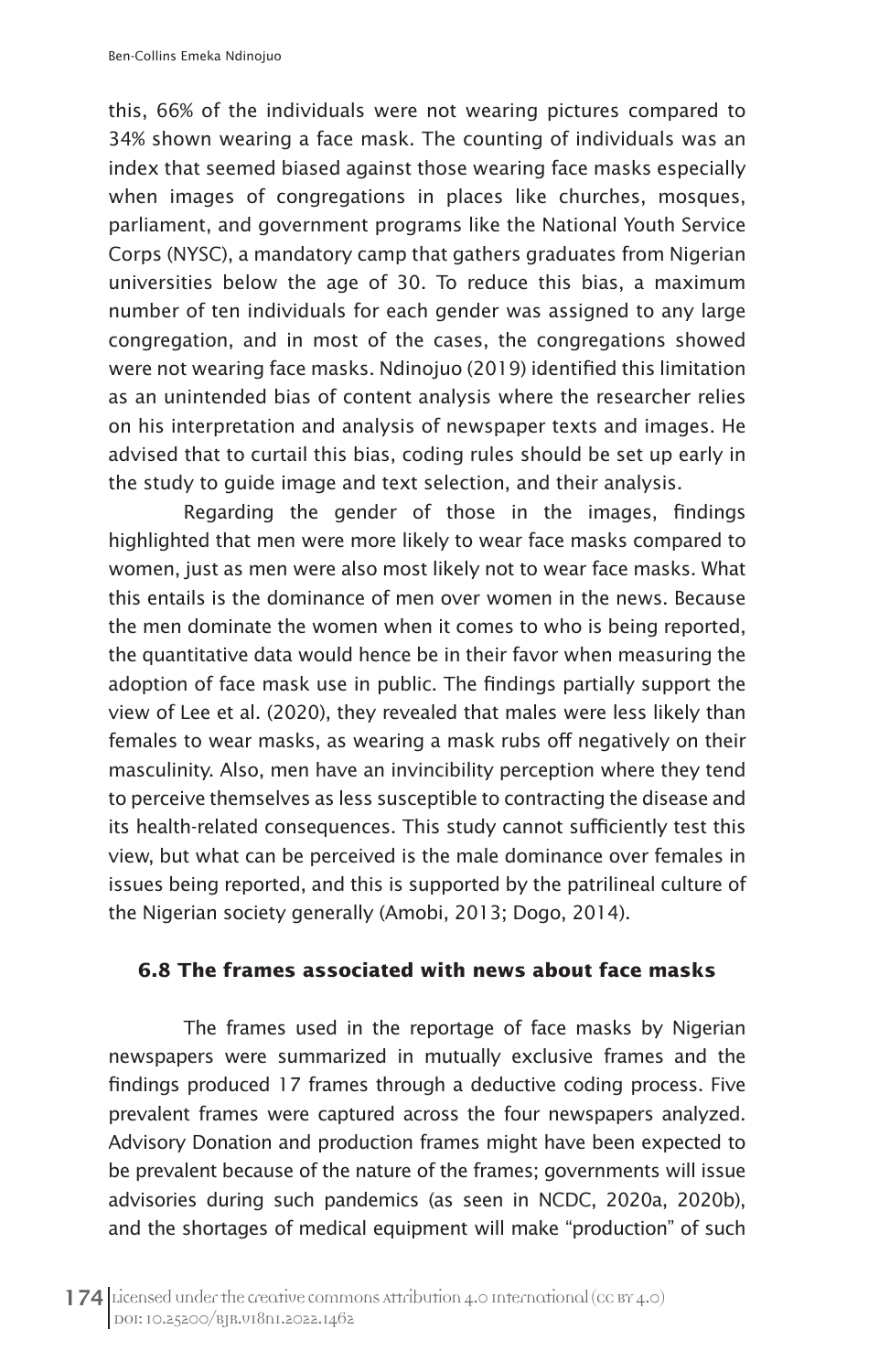equipment vital, one should, therefore, expect governments, corporate organizations and wealthy individuals to make donations to assist government and communities battling the outbreak of Covid-19 pandemic. What was unanticipated was the prevalence of "Crime" and "Punitive" frames. All the newspapers reported about crimes being committed in the process of ensuring compliance with government directive of wearing a face mask in public, the crimes, and punitive measures were attributed to both private citizens and security operatives. As described by Atoyebi (2020), Eleweke (2020) and Obaji (2020), some of the punitive measures and crimes credited to security operatives include denial of access, arrest, rape, and in the most severe cases extrajudicial murder.

When reconciling the framing narrative and the prevalent frames found in this study, Yousaf (2015) reminded us of the impact of media communication and the impact of words, images, and presentation style in audience perception of the message. The advisory informs the public about safety protocols and what actions to take if an infection is suspected, the donation frame reminds the public that government and corporate bodies are supporting efforts in ensuring relief gets to those who are in need, while the production frame provides information that, although there may not be enough equipment, efforts are being made to ramp up production to ensure there is little or no shortage of face masks and other essential materials needed to fight the viral pandemic.

Crime and punitive frames restate the consequences of not adhering to government protocols and to avoid an altercation with overzealous individuals and security agents who may step outside the bounds of the law when confronting people not wearing a face mask in public. This aligns with the views of Entman (1993) about the characteristics of framing, where selection and salience are fundamental. When analyzing the frames for this study, we found that the newspapers used salience in projecting "advisory" to inform the public, and "selection" was applied in making five of the prominent frames being made prominent across the newspapers over the other frames. Chong and Druckman (2007) opined that this selection is what manifests as the resulting frames when media reports are analyzed.

#### **7 Conclusion and recommendation**

In conclusion, this research looked at how Nigerian newspapers framed face masks as one of the NPIs used in mitigating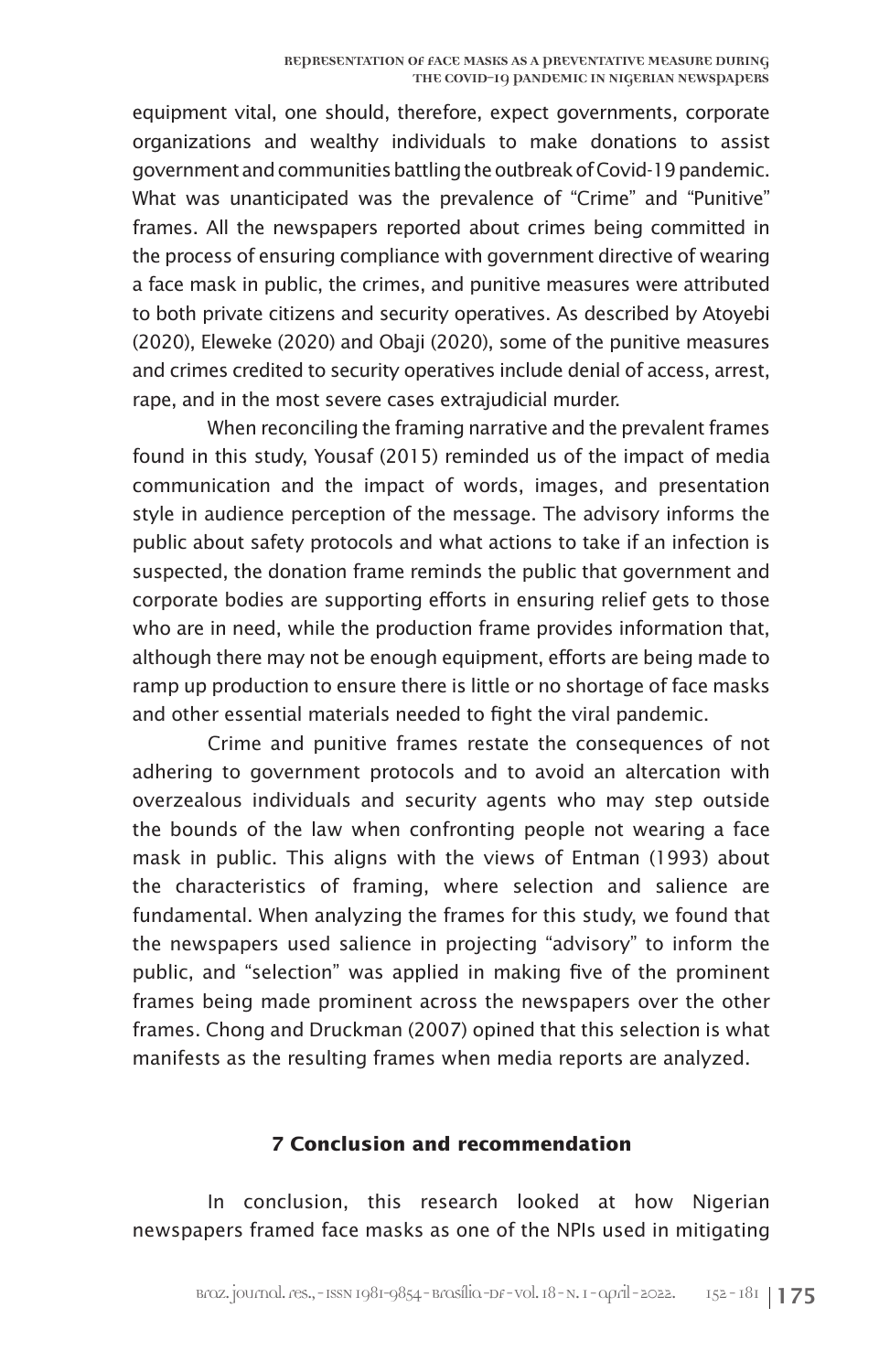the spread of Covid-19 in their news reports. This is an everchanging field as new information keeps emerging as scientists try to understand how to reduce the spread of infection and death rates while research on the vaccine is being updated and the available ones being made rolled out steadily. Findings revealed that there are face mask stories every five days on average and this may not be enough to remind the public about the dangers of not wearing a face mask in public. Advisory and Donation frames were the dominant frames found from the news articles in the selected Nigerian newspapers.

Newspapers have a mass platform that should be leveraged to provide guidance information to the public on protocols put in place to safeguard lives and businesses and ensure humanity emerges stronger from this pandemic. The numbers of international stories about face masks also underscore the global nature of the pandemic and how its effects have been felt across national, regional, and continental boundaries. To stop the spread of Covid-19, it is important everyone follows government advisory, especially in public, and face mask adoption is important in stopping communitywide infections. A limitation of this study was the use of digital editions of newspapers, future studies can use physical versions to ascertain if the findings will be consistent. Also, future studies can extend the media forms to include television and radio reportage of face masks.

## **NOTES**

- 1 Table's caption: \*Local News within Nigeria / \*International Stories that focus on other countries other than Nigeria / \*Neutral – Stories that location is not mentioned.
- 2 Table's caption: \*Stories Total number of news about face masks in Nigerian newspapers / \*Select – Stories with information on how to select a face mask / \*Wear – Stories with information on how to wear a face mask / \*Care – Stories with information on how to care for and disposal of a face mask.

# **REFERENCES**

Adejoro, L. (2020, April 26). *Fabric face masks offer least protection, says pathologist*. The Punch. Retrieved from https://punchng.com/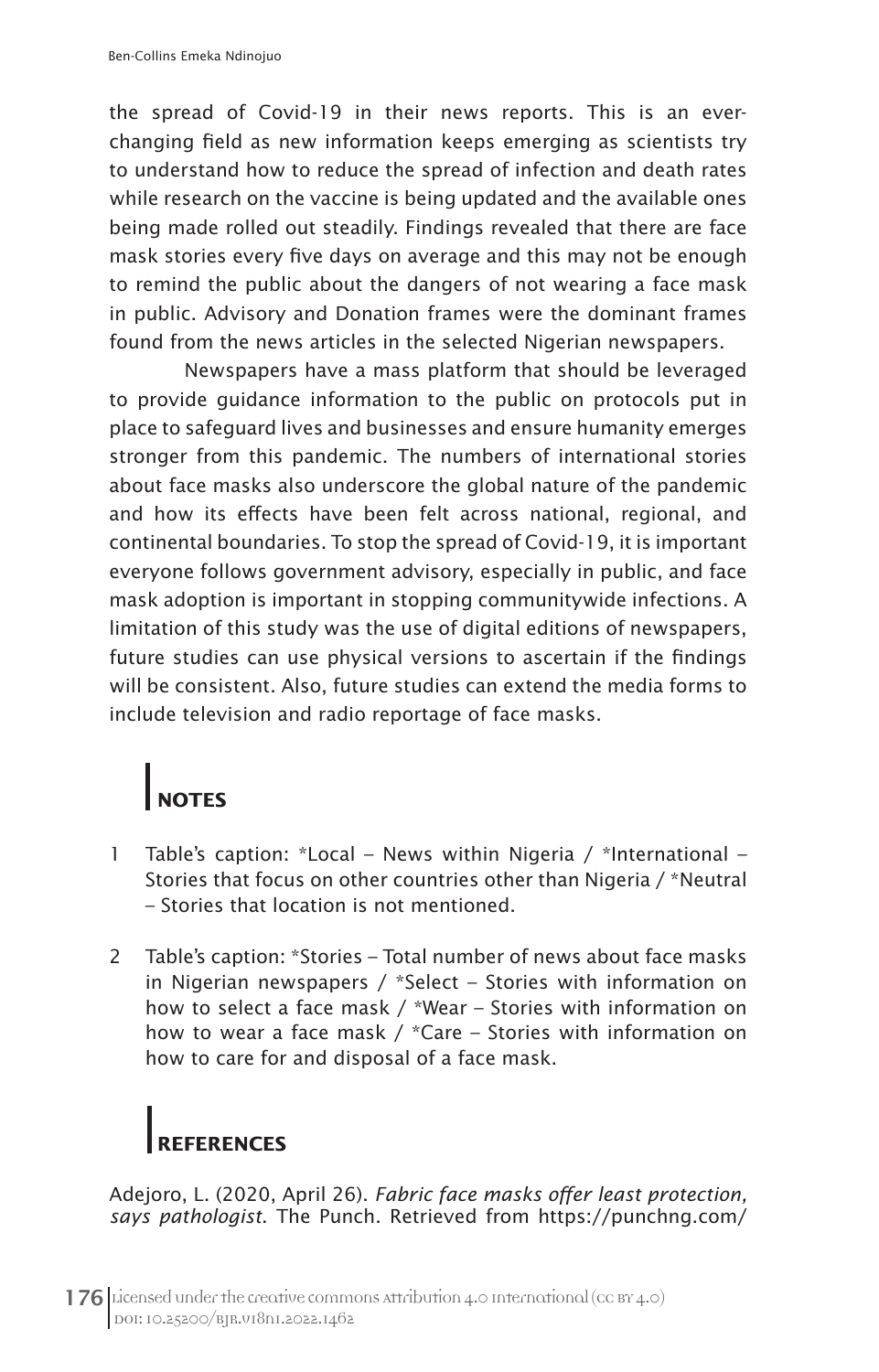fabric-face-masks-offer-least-protection-says-pathologist/

Adekanye, M. (2020, September 4). *5 tips to avoid chin acne while using face mask*. The Guardian. Retrieved from https://guardian.ng/ life/5-tips-to-avoid-chin-acne-while-using-face-mask/

Amnesty International. (2009). *Killing at Will: Extrajudicial Executions and Other Unlawful Killings by the Police in Nigeria*. Amnesty Internal Publications. Retrieved from www.amnesty.org/en/documents/ afr44/038/2009/en/

Amobi, I. (2013, July 27). *Portrayal and Participation of Women in Nigerian media*. Profteri. Retrieved from https://profteri.wordpress. com/2013/07/27/portrayal-and-participation-of-women-in-nigerianmedia/

Atoyebi, O. (2020, May 1). *FG to prosecute people without masks in public*. Punch Healthwise. Retrieved from https://healthwise. punchng.com/fg-to-prosecute-people-without-masks-in-public/

Barrett, A. W., & Barrington, L.W. (2005). Bias in Newspaper Photograph Selection. *Political Research Quarterly, 58*(4), 609–618. DOI: 10.1177/106591290505800408

Bear, J. H. (2021, August 20). *The Definition of a Photo Credit Line*. *Lifewire Tech for Humans*. LifeWire Tech for Humans. Retrieved from www.lifewire.com/what-is-photo-credit-line-1077915

Boyd, K. (2021). Beyond Politics: Additional Factors Underlying Skepticism of a COVID-19 Vaccine. *History and Philosophy of the Life Sciences*, *43*(1), 1–4. DOI: 10.1007/s40656-021-00369-8.

Chong, D., & Druckman, J. N. (2007). Framing Theory. *Annual Review of Political Science,* (10), 103–126. DOI: 10.1146/annurev. polisci.10.072805.103054

Chu, D. K., Akl, E. A., Duda, S., Solo, K., Yaacoub, S., Schünemann, H. J. (2020). Physical distancing, face masks, and eye protection to prevent person-to-person transmission of SARS-CoV-2 and COVID-19: a systematic review and meta-analysis. *The Lancet*, (395),1973–1987. DOI: 10.1016/ S0140-6736(20)31142-9

Chughtai, A. A., Seale, H., Islam, M. S., Owais, M., & Macintyre, C. R. (2020). Policies on the Use of Respiratory Protection for Hospital Health Workers to Protect from Coronavirus Disease (COVID-19). *International Journal of Nursing Studies, (*105), 1–4. DOI: 10.1016/j. ijnurstu.2020.103567

Dogo, S. A. (2014). The Nigerian Patriarchy: When and How. *Cultural and Religious Studies, 2*(5), 263–275. DOI:10.17265/2328- 2177/2014.05.002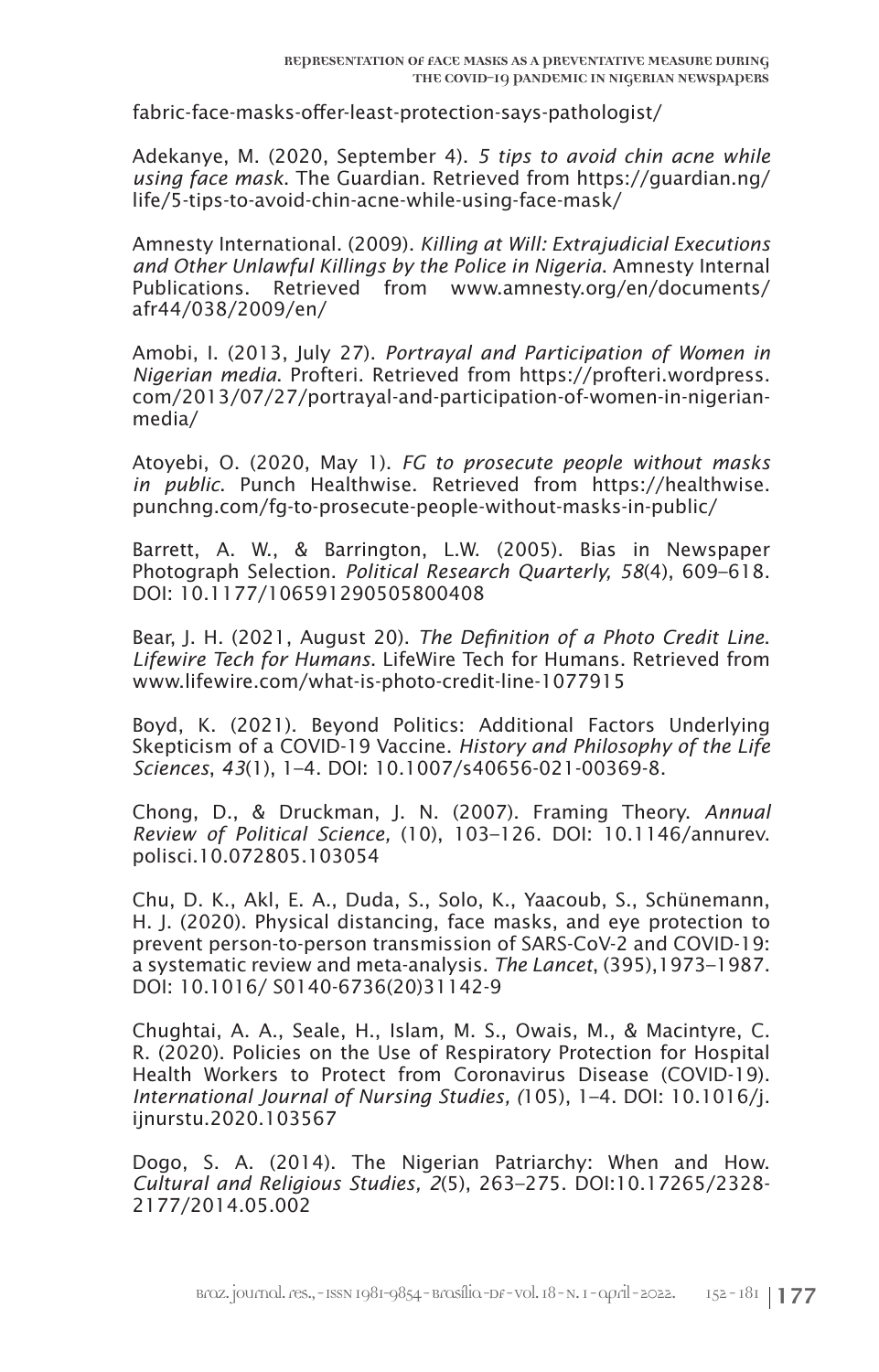Druckman, J. N. (2001). The Implications of Framing Effects for Citizen Competence. *Political Behavior, 23*(3), 225–256. DOI: 10.1023/A:1015006907312

Dunn, N. H. (2020, September 16). *CDC Director Says Face Masks May Provide More Protection than Coronavirus Vaccine*. *CNBC*. Retrieved from www.cnbc.com/2020/09/16/cdc-director-says-face-masksmay-provide-more-protection-than-coronavirus-vaccine-.html

Eleweke, T. (2020, May 9). *How Man Was Stabbed to Death Over Face Mask*. Daily Trust. Retrieved from https://dailytrust.com/how-manwas-stabbed-to-death-over-face-mask

Entman, R. (1993). Framing: Toward a Clarification of a Fractured Paradigm. *Journal of Communication, 43*(4), 51-58. DOI: 10.1111/ j.1460-2466.1993.tb01304.x

Entman, R. M. (2007). Framing Bias: Media in the Distribution of Power. *Journal of Communication,* 57(1), 163–173. DOI: 10.1111/j.1460- 2466.2006.00336.x

Gereffi, G. (2020). What does the COVID-19 Pandemic Teach us About Global Value Chains? The Case of Medical Supplies. *Journal of International Business Policy*, online first, 1–15. DOI: 10.1057/ s42214-020-00062-w

Goba, K., & Jamieson, A. (2020, October 26). *Trump Gets Very Angry When People Talk About The Virus That's Killed 225,000 In The US*. Buzzfeed News. Retrieved from www.buzzfeednews.com/article/ kadiagoba/coronavirus-donald-trump-covid

Google News. (2020, n.d.). *Coronavirus (COVID-19)*. Retrieved from www. news.google.com/covid19/map?hl=en-ZA&gl=ZA&ceid=ZA%3Aen

Haggerty, V. (2016, June 16). *Giving Credit Where Credit Is Due. Why Is It So Important to Credit the Artist?* Photography. Retrieved from www. diyphotography.net/giving-credit-credit-due-important-credit-artist/

Kinetz, E. (2021, February 15). *Anatomy of a conspiracy: With COVID, China Took Leading role*. AP News. Retrieved from https://apnews. com/article/pandemics-beijing-only-on-ap-epidemics-media-122b73 e134b780919cc1808f3f6f16e8

Lee, L. Y., Lam, E. P., Chan, C., Chan, S., Chiu, M., Chong, W., Chu, K., Hon, M., Kwan, L., Tsang, K., Tsoi, S., & Wu, C. (2020). Practice and technique of using face mask amongst adults in the community: a cross-sectional descriptive study. *BMC Public Health, 20*(1), 1–11. DOI: 10.1186/s12889-020-09087-5

Lee, T. T. (2005). The Liberal Media Myth Revisited: An Examination of Factors Influencing Perceptions of Media Bias. *Journal of*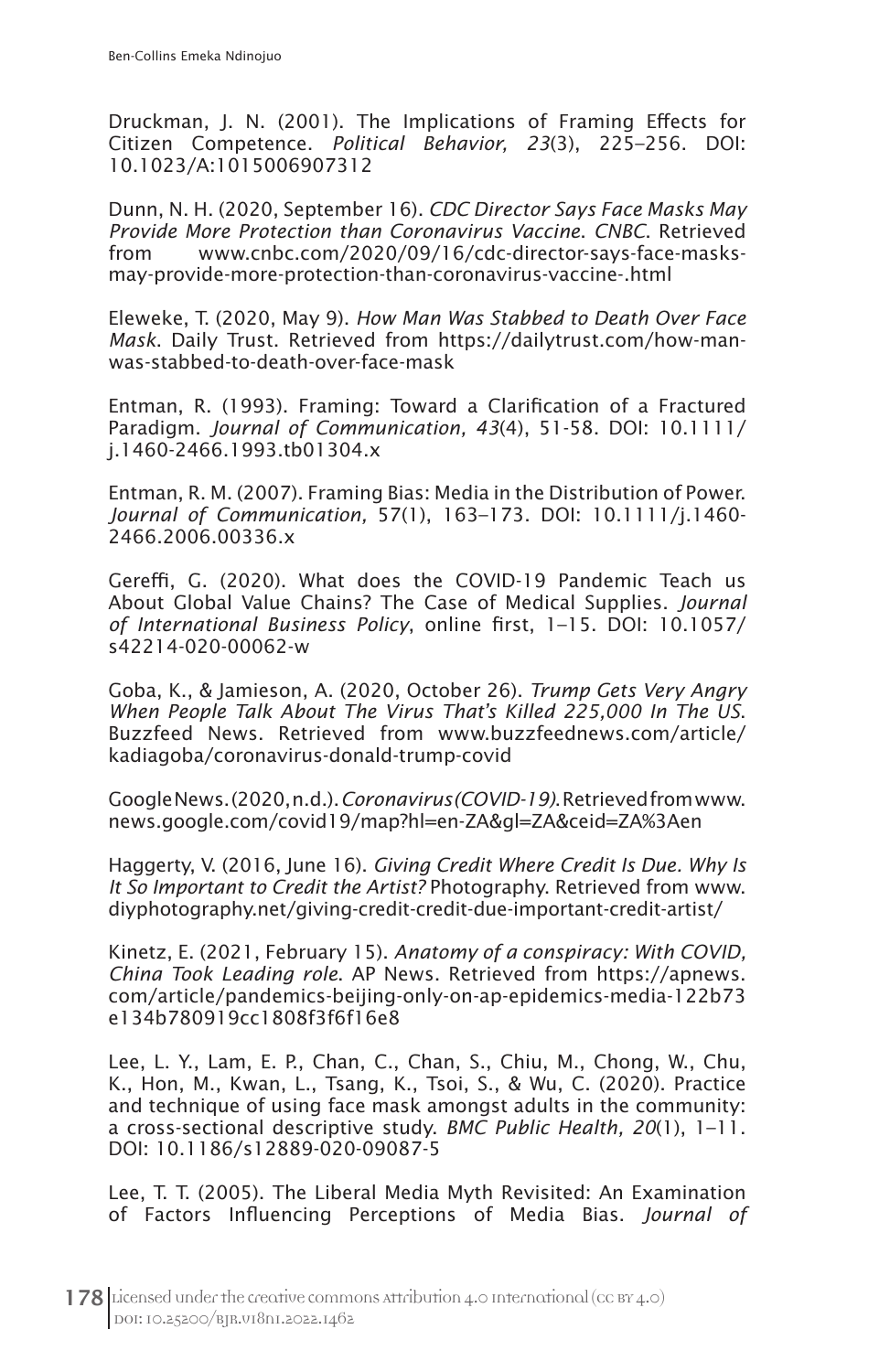*Broadcasting and Electronic Media,* 49(1), 43–64. DOI:10.1207/ s15506878jobem4901\_4

Lyu, W., & Wehby, G. L. (2020). Community Use Of Face Masks And COVID-19: Evidence From A Natural Experiment Of State Mandates In The US. *Health Affairs,* 39(8), 1–7. DOI:10.1377/hlthaff.2020.00818

MacIntyre, C. R., Cauchemez, S., Dwyer, D. E., Seale, H., Cheung, P., Browne, G., Fasher, M., Wood, J., Gao, Z., Booy, R., & Ferguson, N. (2009). Face Mask Use and Control of Respiratory Virus Transmission in Households. *Emerging Infectious Diseases,* 15(2), 233–364. DOI: 10.3201/eid1502.081167

Matuschek, C., Moll, F., Fangerau, H., Fischer, J. C., Zänker, K., van Griensven, M., Schneider, M., Kindgen-Milles, D., Trudo Knoefel, W., Lichtenberg, A., Tamaskovics, B., Djiepmo-Njanang, F. J., Budach, W., Corradini, S., Häussinger, D., Feldt, T., Jensen, B., Pelka, R., Orth, K., ... Haussmann, J. (2020). The History and Value of Face Masks. *European Journal of Medical Research,* 25(23), 1-6. DOI: 10.1186/s40001-020-00423-4

McCombs, M. (1997). New Frontiers in Agenda Setting: Agendas of Attributes and Frames. *Proceedings of the annual meeting of Association for Education in Journalism and Mass Communication*. Chicago, USA.

McCombs, M.E., & Shaw, D.L. (1972). The Agenda-Setting Function of Mass Media. *Public Opinion Quarterly,* 36(2), 176–187. Retrieved from www.jstor.org/stable/2747787

Nigeria Center for Disease Control (NCDC). (2020a). *Advisory on Use of Cloth Mask*. Federal Ministry of Health. Retrieved from https:// covid19.ncdc.gov.ng/media/files/UseOfClothFaceMasks.pdf

Nigeria Center for Disease Control (NCDC). (2020b). *Advisory on the Use of Masks by Members of the Public Without Respiratory Symptoms*. Retrieved from https://covid19.ncdc.gov.ng/media/files/ UseOfMasks\_lBdgzHH.pdf

Ndinojuo, B.-C.E. (2020a). Visual Images Associated with Reporting About Biodegradables In Nigerian Newspapers. *International Journal of Environmental, Sustainability, and Social Science*, 1(2), 41–45. DOI: 10.38142/ijesss.v1i2.96

Ndinojuo, B.-C.E. (2020b). 5G, Religion, and Misconceptions in Communication during COVID-19 in Nigeria. *Jurnal The Messenger*, 12(2), 97–110. DOI:10.26623/themessenger.v12i2.2282

Ndinojuo, B.-C.E. (2019). *Framing of Military Operations against Boko Haram in northeast Nigeria in selected Nigerian newspapers* [unpublished doctoral dissertation]. University of Port Harcourt Graduate School.

Ndinojuo, B.-C.E., Ihejirika, W. C. (2019). Framing pictures in four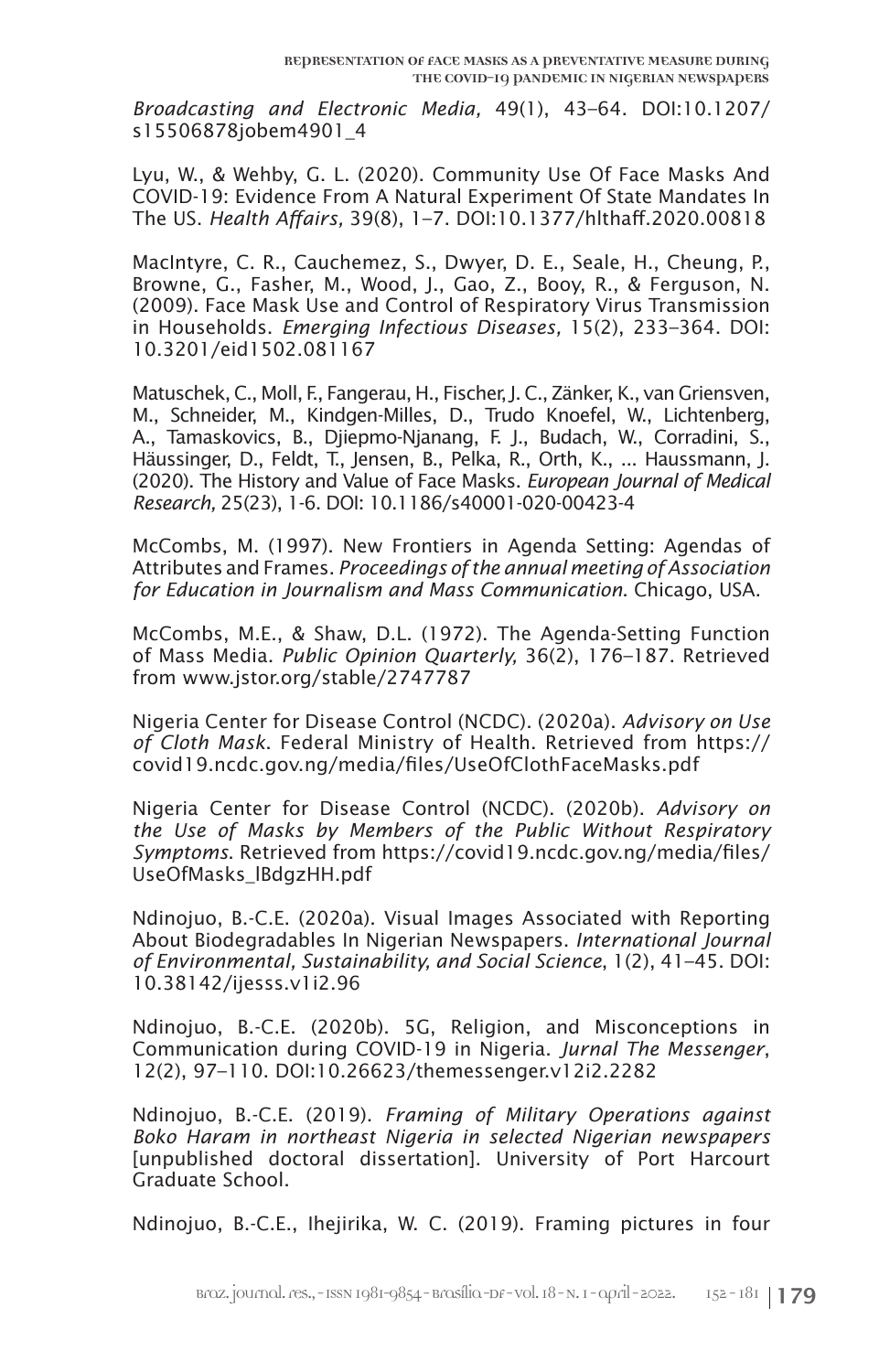Nigerian Newspapers Reports about Military Operations against Boko Haram Insurgents. *Media and Communication, 9*(5), 49-71.

Ndinojuo, B.-C., & Udoudo, A. (2018). A Converted Democrat? Profiling the Attacks on Nigerian Journalists During Buhari's Civilian Regime (2015-2017). *Covenant Journal of Communication, 5*(1), 1-21. Retrieved from https://journals.covenantuniversity.edu.ng/ index.php/cjoc/article/view/996/661

Neuendorf, K. (2002). *The Content Analysis Guidebook*. Sage Publications.

Obaji, P. (2020, September 9). *Women 'Abused' by Police Enforcing COVID-19 Rules in Nigeria*. Al Jazeera. Retrieved from www.aljazeera. com/indepth/features/women-abused-police-enforcing-covid-19 rules-nigeria-200824123139951.Html

Odeyemi, O. J. (2017). Webometric Analysis of Nigerian Newspapers Websites. *International Journal of Digital Library Services*, *7*(4), 13–20. Retrieved from www.ijodls.in/uploads/3/6/0/3/3603729/2ijdosl174.pdf

Omilana, T. (2020, July 10). *Policeman Kills Motorcyclist Allegedly for not Wearing Face Mask*. The Guardian. Retrieved from https:// guardian.ng/news/policeman-kills-motorcyclist-allegedly-for-notwearing-face-mask/

Tribune Online (2020a, June 20). COVID-19: UNIPORT directs compulsory use of face masks in campus. *Nigerian Tribune*. Retrieved from https://tribuneonlineng.com/covid-19-uniport-directs-compul sory-use-of-face-masks-in-campus/

Tribune Online (2020b, June 07). WHO issues guidance on locally-made face masks. *Nigerian Tribune*. Retrieved from https://tribuneonlineng. com/who-issues-guidance-on-locally-made-face-masks/

Oyekanmi, S. (2020, September 18). *COVID-19 Update in Nigeria*. Nairametrics. Retrieved from www. nairametrics.com/2020/09/18/ covid-19-update-in-nigeria/

Shehu, A. (2015). Press Coverage of the Boko Haram Insurgency and its Implications for Conflict-Sensitive Journalism in Nigeria (2013/2014) [master thesis, Ahmadu Bello University]. Open Access Institutional Repository at Ahmadu Bello University.

Sra, H. K., Sandhu, A., & Singh, M. (2020). Use of Face Masks in COVID-19. *The Indian Journal of Pediatrics, 87*(7), 1. DOI: 10.1007/ s12098-020-03316-w.

Tal-Or, N., Tsfati, Y., & Gunther, A. C. (2009). The Influence of Presumed Media Influence: Origins and Implications of the Third-Person Perception. In R. L. Nabi & M. B. Oliver (Eds.), *The SAGE Handbook of Media Processes and Effect* (pp. 99 – 112).